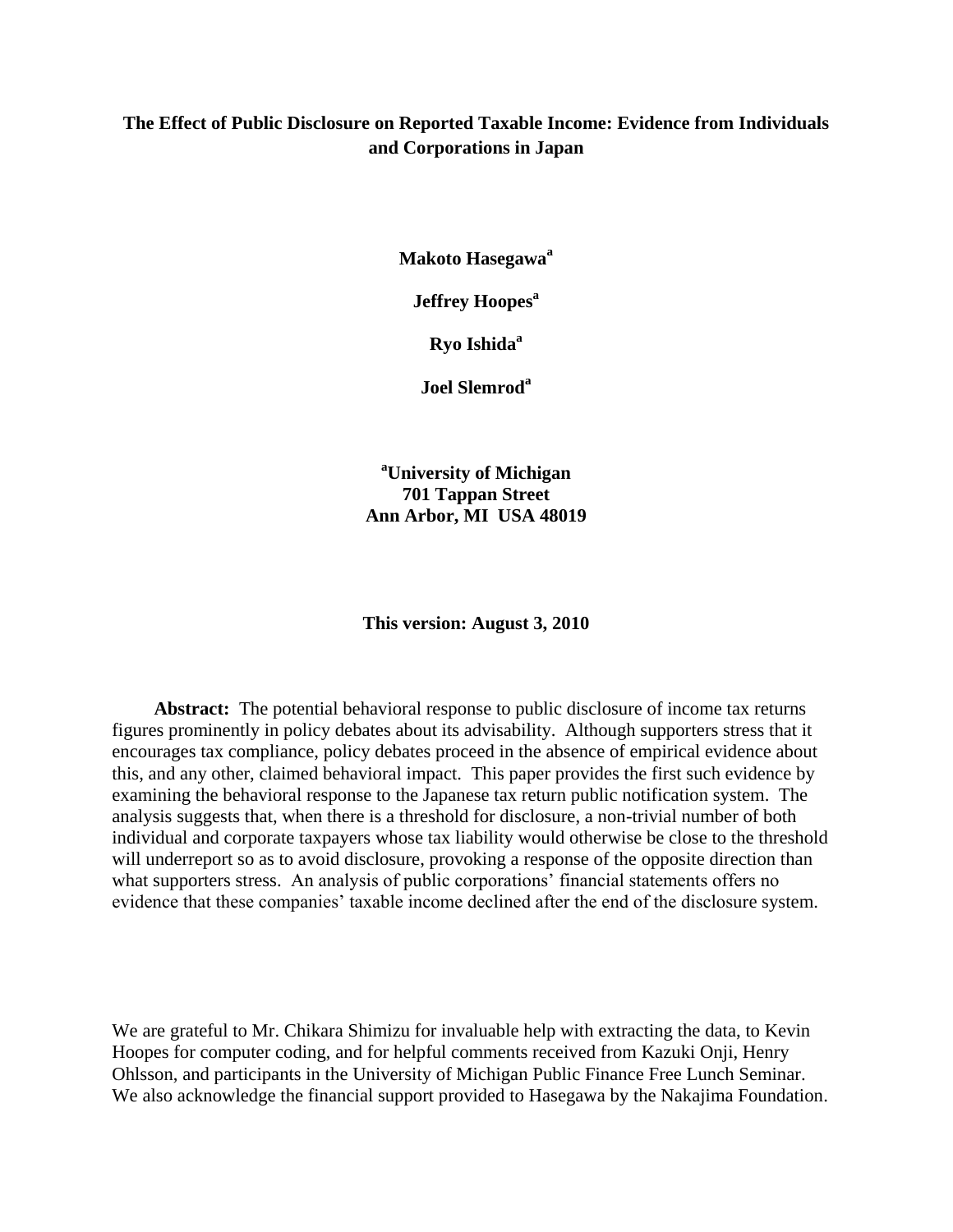# **1. Introduction and Motivation**

#### **1.1. Background**

Public disclosure of income tax return information is an intriguing potential tax system policy instrument. The U.S. income tax contained disclosure provisions during the Civil War, and again in the 1920's and 1930's; disclosure of corporate tax information received a flurry of attention in 2003. Norway, Sweden, and Finland all currently have a policy requiring the public disclosure of taxable incomes. In Japan, the focus of this study, public disclosure of income tax information was required from 1950 until 2004.

Supporters of tax disclosure argue that it reduces tax evasion. One of its early American supporters, progressive Senator Robert LaFollette, Jr., argued in the 1930s that if a person ―knows that his return is a matter of public record, he will hesitate a long time before he will resort to any device designed to relieve him of his fair share of the tax." Others have argued that the information provided by public discourse enriches the public debate about tax policy.

Opponents decry the invasion of privacy. An opponent of the earlier U.S. disclosure regime, Senator Louis Murphy (D-IA), stated that disclosing income tax data is equivalent to taking "the curtains and shades from the homes of our taxpayers and pulled out the walls of the bathroom to assure that the Peeping Toms shall have full and unobstructed opportunity to feast their eyes on the  $[\text{tax return}]$ .<sup>2</sup> Some who oppose disclosure worry that public access to such information will expose taxpayers, particularly wealthy ones, to those who might take advantage of that information. This was also one of the principal arguments made leading up to the elimination after 2005 of the Japanese system (Tax Advisory Commission, 2005). Similarly,

<sup>&</sup>lt;sup>1</sup> Robert LaFollette, Jr., in U.S. Congress, Senate, *Congressional Record*, 73d Cong., 2<sup>nd</sup> sess., 1934, 78, pt 6:6553; cited in Leff (1984, p. 69).

 $^{2}$  Leff, (1984, pp. 70-71)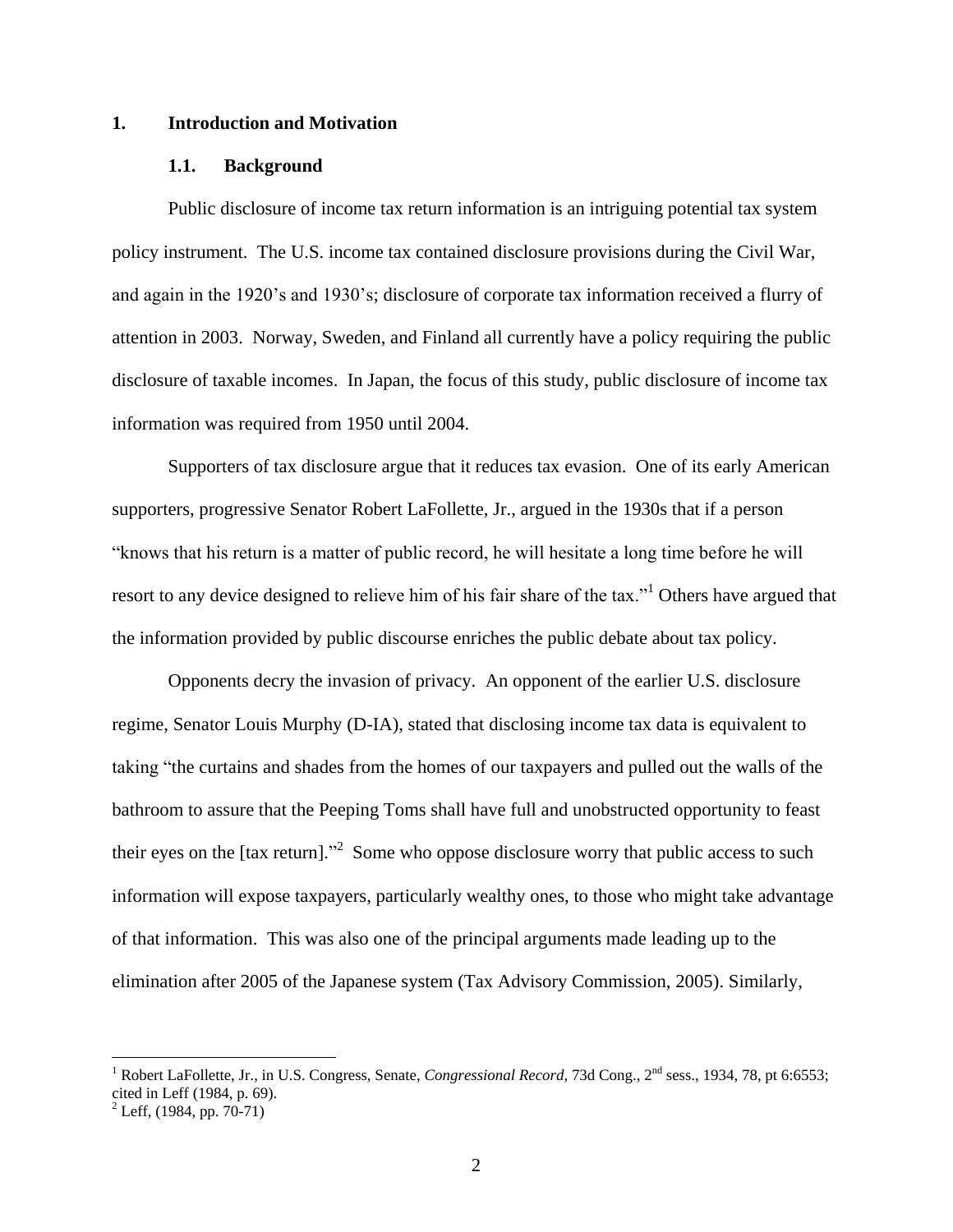opponents of corporate tax disclosure assert that disclosure would impose unnecessary loss of proprietary information for firms (Lenter, Shackelford and Slemrod, 2003).

Although 1935 marked the end of the public disclosure of income tax information in the U.S., in the wake of the Enron and WorldCom scandals there was a recent burst of interest in the issue of the public disclosure of corporate tax return information. In April, 2003 a bill was introduced into Congress that would have provided for public disclosure of certain corporate tax return information; it was not enacted. Recently, an article in the *New York Times* (Feb 13, 2010) entitled "Should Tax Bills Be Public Information?" has brought this topic back in to the public debate (Bernasek, 2010). Although the effect of alternative disclosure regimes on taxpayer behavior is a prominent issue in the debate, it necessarily proceeded in the complete absence of empirical evidence about what these effects might be. In particular, we know essentially nothing about the impact of disclosure rules on compliance behavior.<sup>3</sup>

In this paper we begin to fill the vacuum of empirical evidence about the behavioral response to disclosure by offering some evidence from the Japanese experience with public disclosure. Our analysis of the Japanese evidence suggests that, when there is a threshold for disclosure, a non-trivial number of taxpayers, both individual and corporate, whose tax liability would otherwise be close to the threshold underreport so as to avoid disclosure, provoking a response in the opposite direction (i.e., toward *reduced* reports of tax liability) than what supporters of disclosure stress. An analysis of public corporations' financial statements offers no evidence that these companies' taxable income declined after the end of the disclosure system.

<sup>&</sup>lt;sup>3</sup> Laury and Wallace (2005) use experimental methods to analyze the relationship between the perceptions of confidentiality and taxpayer compliance, and find some evidence suggesting that when individuals perceive a breach of confidentiality, they increase their level of compliance.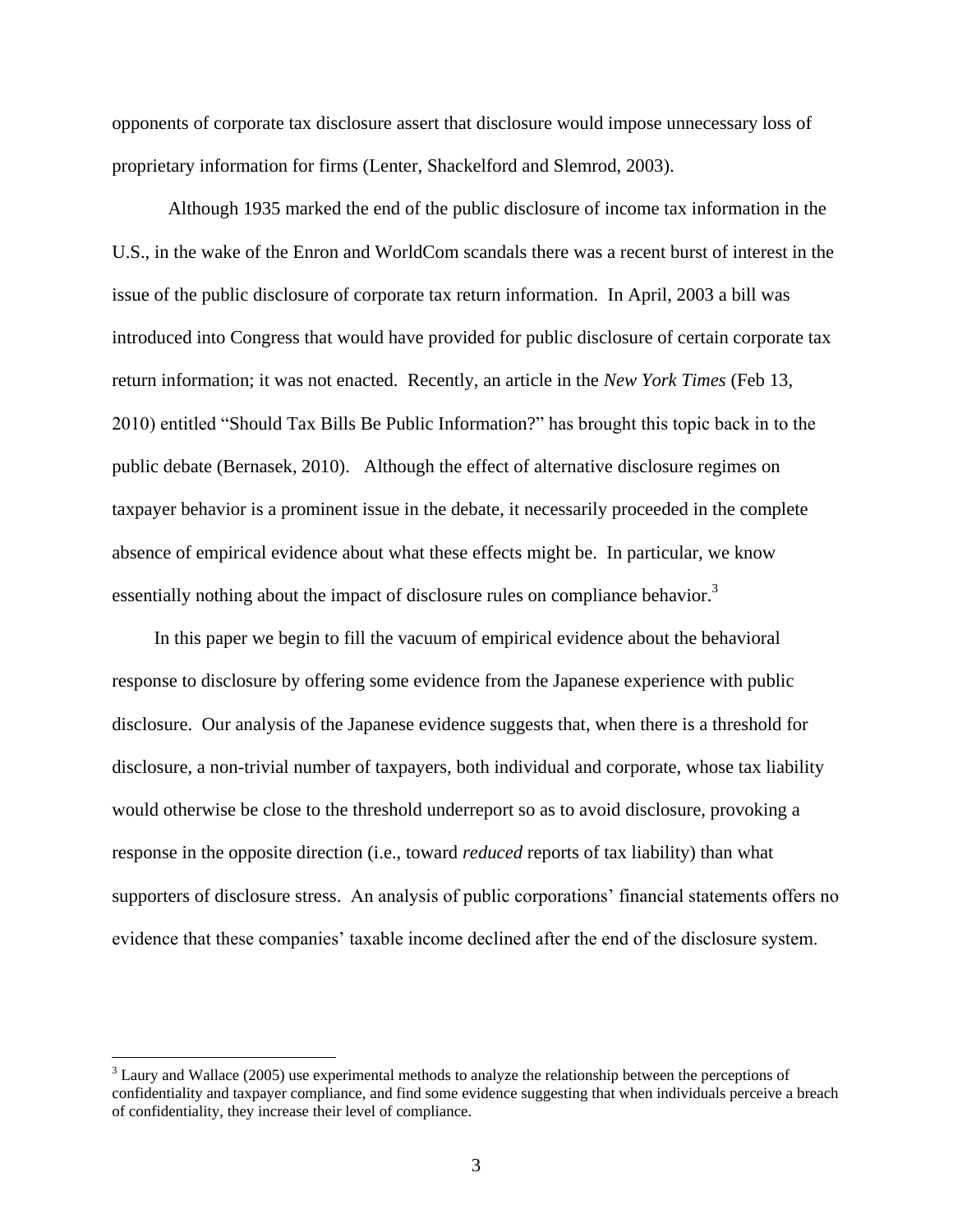#### **1.2. Experience with Disclosure in the U.S. and Other Countries**

Disclosure has figured prominently in the history of the U.S. income tax. $4$  The first U.S. income tax, enacted during the Civil War, included publicity features. The 1862 Act permitted the public to examine the names of taxpayers and the amounts of their tax liabilities and, with the Revenue Act of 1864, newspapers started to publish lists of taxpayers, their reported incomes, and the amounts of taxes they paid.<sup>5</sup> In 1870, however, a new commissioner of the Bureau of Internal Revenue barred assessors from providing tax lists for publication, and a statute from Congress prohibited the publication of all or any part of an income tax return, although the public was still permitted to inspect returns. In 1871, the income tax was allowed to expire, in part, because of privacy concerns (Pomp, 1993).

The modern U.S. income tax was introduced in 1913, and the Revenue Act of June 2, 1924 made public the names and addresses of individuals and corporations filing returns along with their respective tax payments. Before the 1924 elections, newspapers across the country published the names and tax payments of large companies, celebrities, and local residents. President Calvin Coolidge, elected in 1924, and his Secretary of Treasury, Andrew Mellon, vigorously opposed making tax return information public. They and other opponents of publicity argued that disclosure gave hucksters access to names of wealthy taxpayers to target for scams, compromised business secrecy, and proved useless – and perhaps harmful – to tax administration and collection efforts. With the passage of the Act of Feb. 26, 1926, the law was changed so that only the names and addresses of taxpayers, and not their tax liabilities, were public.

 $4 \text{ A}$  more complete discussion of tax disclosure in the U.S. and other countries is presented in Lenter, Shackelford, and Slemrod (2003), on which this discussion draws.

<sup>&</sup>lt;sup>5</sup> The wording of the initial 1861 Act suggested that tax assessment information was public, but because collection efforts were minimal, this Act never truly took effect.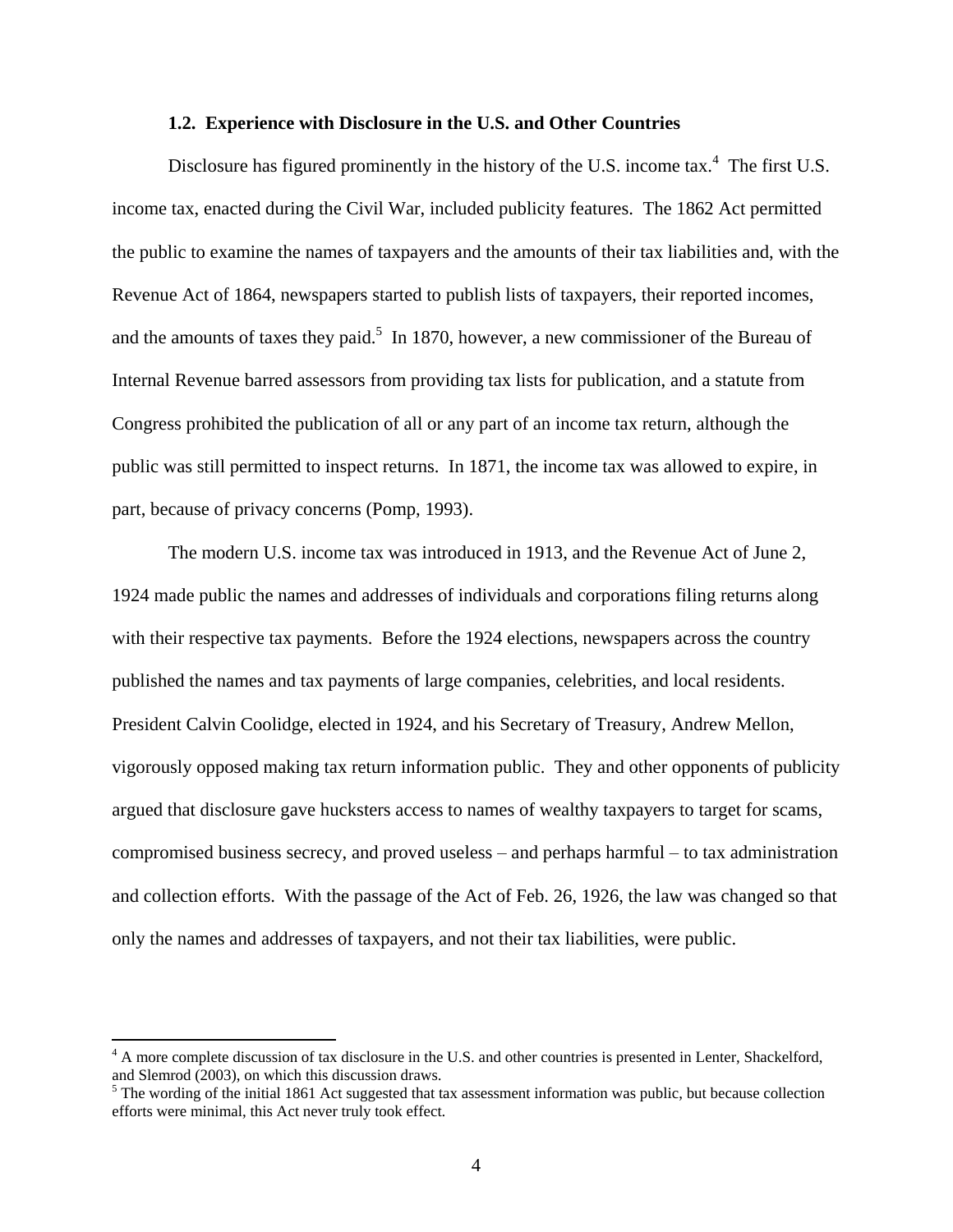After a 1934 Senate committee investigating financial institutions in the aftermath of the 1929 stock market crash revealed that many owners of those institutions had paid no income tax in the years since the crash, Congress inserted a publicity provision in the 1934 Revenue Act. The Act required individuals and corporations to attach to their returns a form, dubbed the "pink" slip," that would become a public record. This pink slip contained the taxpayer's name, address, gross income, amount of deductions, net income, and tax liability. This provision generated intense controversy. Proponents of publicity made a range of arguments: making tax information public would help Congress close loopholes that permitted tax avoidance; publicity would help keep tax administration honest by preventing officials from favoring high-income taxpayers; publicity was necessary if the tax rules were to be *seen as* fair; and if wealthy taxpayers knew tax information was public, they would not engage in transactions that would reduce their tax liability. Opponents argued that publicity was an invasion of privacy and, in the case of companies, would give competitors valuable proprietary information. One month before tax returns were due to be filed (in 1935) a campaign to repeal the pink slip provision urged people – many of whom were not affected by the pink slip provision – to send mock pink slips to their representatives in Congress and to send letters and telegrams opposing disclosure. Soon thereafter Congress passed a statute that repealed the pink slip provisions, and President Roosevelt signed the bill into law before the publicity provisions requiring disclosure came into effect. $^6$ 

No similar disclosure provision has been implemented since that time in the U.S. at the federal level, and there are now stringent provisions that limit the dissemination of tax return

 $6$  This episode is described in Kornhauser (2002) and Leff (1984).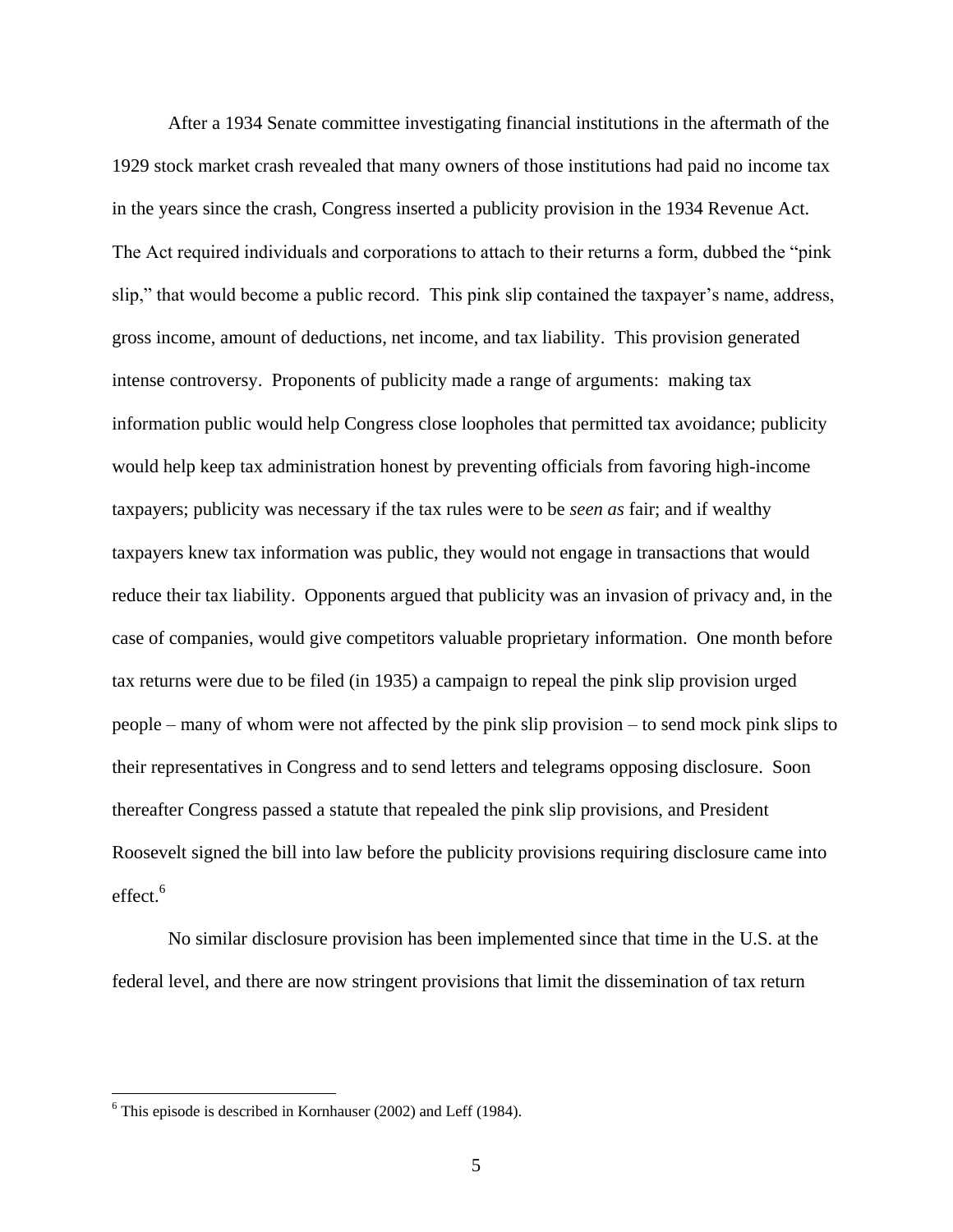information, even within the U.S. government.<sup>7</sup> Among OECD countries, Norway,  $8$  Sweden, Finland, and (until it was abolished in 2005) Japan, currently permit some form of public access to the information in the corporate tax return.

In certain countries, there is public disclosure of information about tax *evaders*. For example, under Greek law the presentation of a new budget is accompanied by the names of tax evaders in the previous year compiled by the finance ministry. In New Zealand the Commissioner of Inland Revenue regularly releases a document entitled "Tax Evaders Gazette" that lists those taxpayers who have been prosecuted or had penal tax imposed for evading their taxation obligations; as of April 1997 the Commissioner is able to also publish the names of those taxpayers involved with "abusive tax avoidance." The Canadian Customs and Revenue agency compliance strategy includes publicizing court convictions for tax fraud. In Ireland, a list of tax defaulters is published on a quarterly basis in Iris Oifigiuil, the official newspaper of record, and is routinely reported in national and local newspapers. The 2009 Budget of the United Kingdom provides for their tax authority to publish the names and details of individuals and companies who are penalized for deliberate defaults leading to a tax loss exceeding £25,000.

# **2. The Japanese Income Tax Disclosure Regime**

 $\overline{a}$ 

Concern about tax evasion figured prominently in the development of a post-war Japanese income tax system. In a thoroughgoing post-war income tax revision of 1947, a third-party

 $<sup>7</sup>$  Many of these restrictions on intergovernmental tax disclosure were put in place in response to Richard Nixon's</sup> attempts to obtain taxpayer information from the IRS for political purposes not authorized by law (Benedict and Lupert, 1978). Some allowance for disclosure within the U.S. government is allowed by §6103(i)(3) of the Internal Revenue Code, which allows for disclosure of tax return data by the IRS to other governmental agencies if the information is evidence of the violation of a federal crime.

<sup>&</sup>lt;sup>8</sup> Norwegian tax returns have been public information since 1863, but until 2002 it was only possible to see other people's tax information by applying in person at a tax office. In 2002 the information was published, and made easily searchable, on the Internet or through a text-messaging service for mobile phones (BBC News web site, October 11, 2002).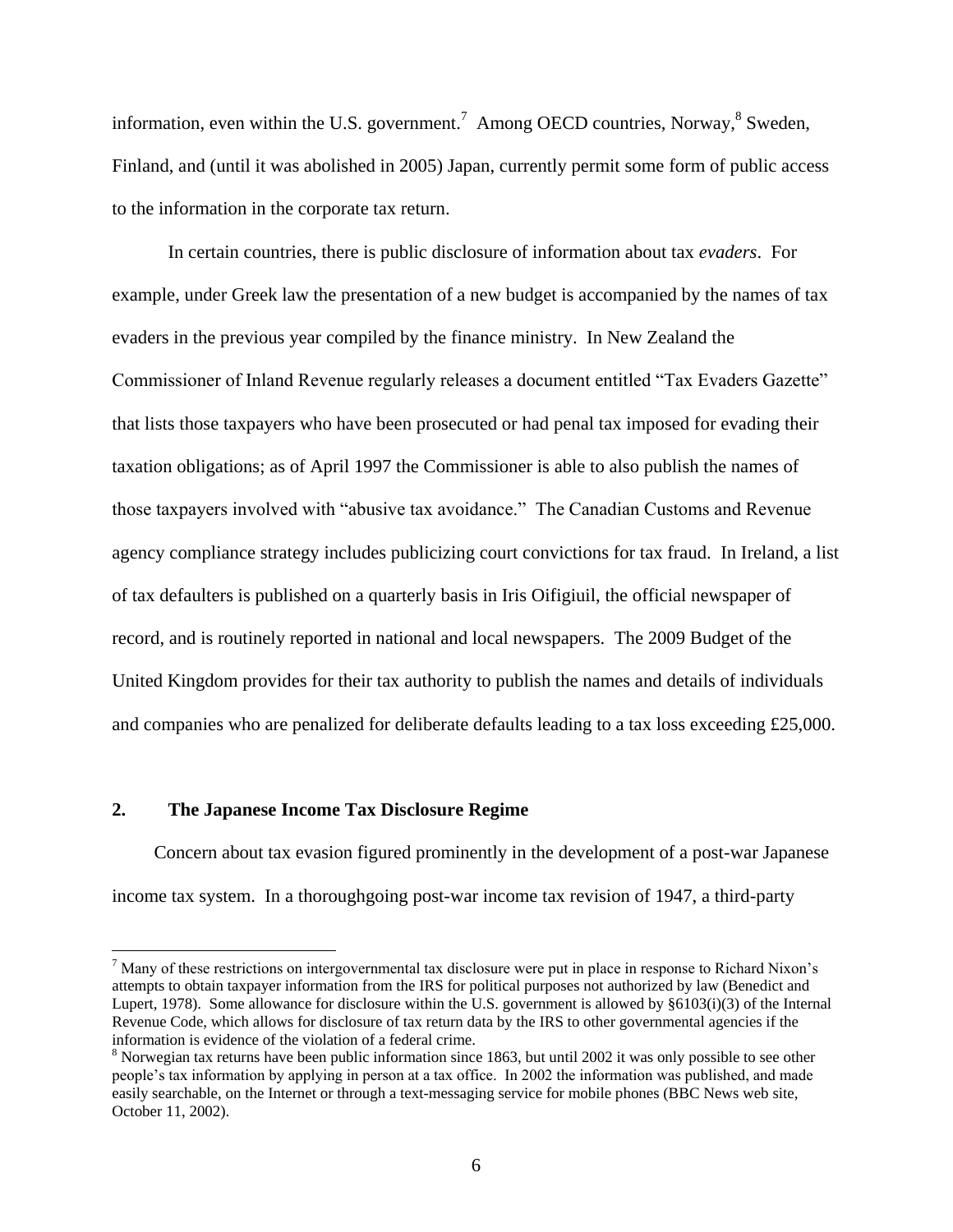reporting system (offering a reward if the information provided contributed to discovering tax evasion) and a tax return inspection system (under which for a fee private citizens could inspect all tax returns) were introduced. However, based on the Shoup Mission report of 1949, the tax return inspection system was abolished and, in 1950, the taxpayer notification system for highincome taxpayers was introduced in its place. The third-party reporting system was abolished in 1954, but the high-income taxpayer notification system continued until tax year 2004. The last notification in 2005 corresponded to tax year 2004 information.

The high-income taxpayer notification system was designed to prevent underestimated tax declarations and tax evasion. The idea was that the system would introduce the possibility that tax evasion would be discovered by third parties if the amount of a declaration was strikingly low compared to the lifestyle and other publicly known information about the taxpayers. Under the notification system, the name, address, and the amount of taxable income (until tax year 1982) or income tax liability (after 1982) of the affected taxpayers were publicly posted (e.g., on the bulletin board) of each tax office for a period of about two weeks. The information was often collected and published by private companies, and frequently attracted media attention.

The same objective motivated the corporate notification system, which was introduced at the same time. Disclosure applied to corporations whose taxable income exceeded thresholds as noted in Table 1. The information disclosed included the corporate name, taxable income, the tax office to which the tax was remitted, the name of the company's president, and the beginning and ending day of the accounting year. The information was usually posted publicly at the tax office within three months after the company submitted its tax return, and was public for at least one month. Although the corporate tax information apparently attracted less frequent media

7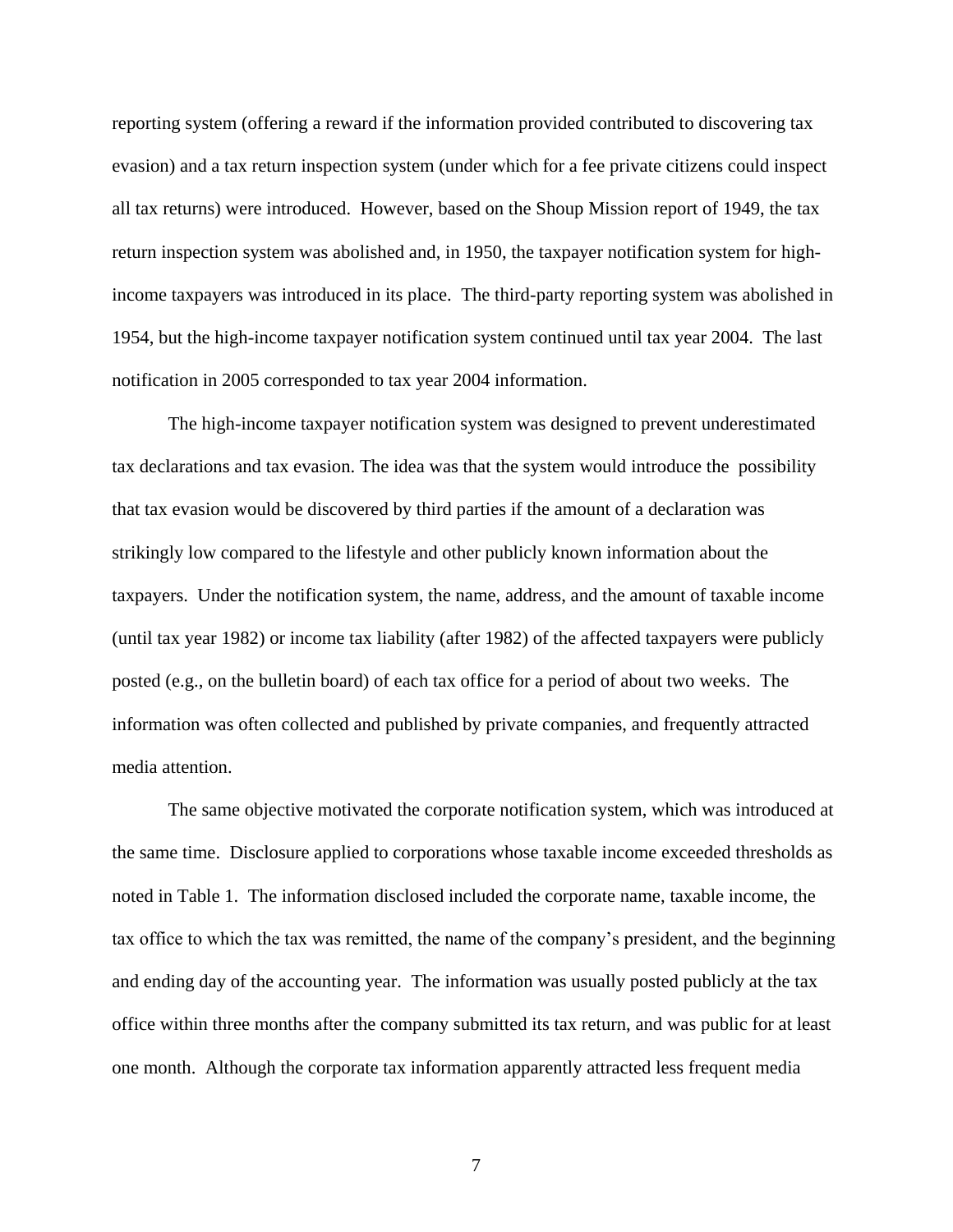attention than the individual tax information, it was at times collected and published by private publishing companies.

While many of the features of the corporate disclosure system were similar to the individual disclosure system, unlike the case of individuals, corporations could not escape disclosure by first understating their tax liability and then later correcting the report. This is because the corrected report would also be subject to disclosure. However, if reported corporate tax liability was changed on the initiative of the tax office, the new liability was not subject to disclosure, but was subject to penalties for understatement of tax liability.<sup>9</sup>

From the beginning of the notification system, disclosure was required only of taxpayers whose reports exceeded a high threshold of tax liability or taxable income. Until tax year 1982  $10$ <sup>10</sup>the threshold for individuals was defined in terms of taxable income, and thereafter it was defined in terms of tax liability. For corporations, the threshold was defined in terms of taxable income for all the years of the disclosure regime. The thresholds were high enough so that, over the course of the disclosure law, only between 0.9 percent and 6.7 percent of individual taxpayers were subject to the notification rule. In 2004, 2.4 percent of all corporations were subject to disclosure. The cutoff for disclosure was increased five times over its life. Table 1 presents relevant statistics about the evolution of the system.

In its 2005 report, the Japanese Tax Advisory Commission recommended the elimination of the notification system, asserting that it "is being utilized in various ways inconsistent with its initial aim, and there are various reports of the disclosure being a factor in causing crimes and harassment...Based on circumstances such as these, the system of disclosure should be

<sup>&</sup>lt;sup>9</sup> Anecdotal evidence gathered from conversations with Japanese tax professionals suggest that companies would occasionally understate their tax liability to escape disclosure with an implicit understanding with the tax office that it would correct the report without penalty, thus undermining the disclosure but not underpaying their tax liability.

 $10$  The Japanese tax year goes from January 1 to December 31.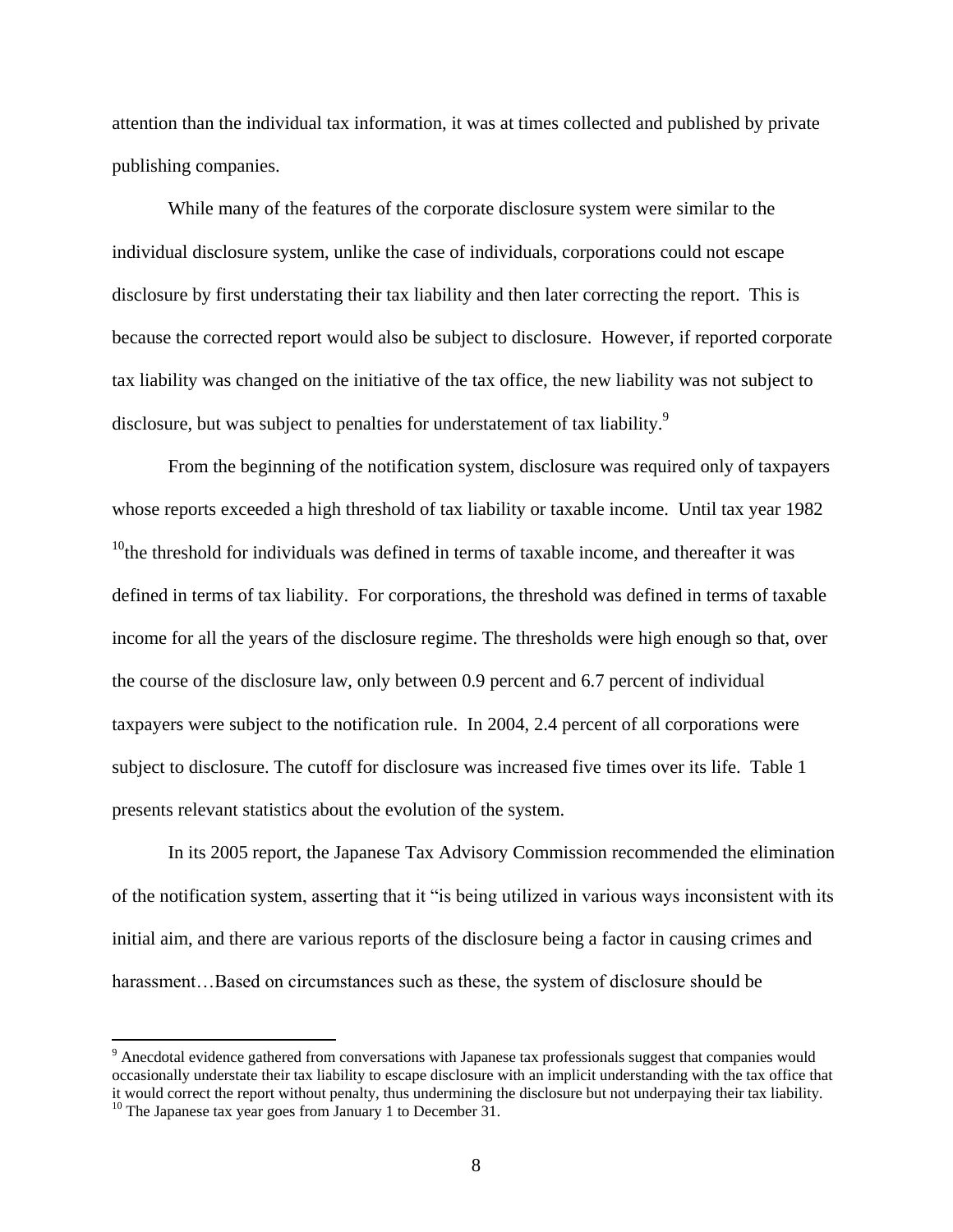abolished."<sup>11</sup> Following this recommendation, the notification system was abolished by the Act on the Protection of Personal Information, which became law on April 1, 2005. This Act stipulated that the last notification date for individuals was May 31, 2005, and was February, 2006 for corporations.<sup>12</sup>

Because the notification process reveals the number and tax liabilities of high-income individual taxpayers (and little other information is publicly released about the tax system, even in aggregated form), some researchers have used the disclosed information to study the effect of tax policies (e.g., Makino, 1997). Others have utilized the longitudinal nature of the data to study the evolution of individual incomes in Japan.<sup>13</sup> Researchers have also used the corporate tax disclosure data to evaluate properties of book-tax differences for Japanese firms (Hiroki et al, 2007). But the impact of the disclosure system itself on taxpayer behavior has not been studied empirically heretofore.

# **3. Effects on Behavior**

 $\overline{a}$ 

We investigate the hypothesis that individuals and corporations will under-report tax liability so as to fall (just) below the threshold, thus avoiding public disclosure. If, as is reasonable, the costs of so doing increase with the amount of underreporting needed to escape disclosure, this hypothesis implies that the frequency of reports with taxable income or tax liability just above the threshold should be less than what they would be in the absence of a disclosure rule.

 $11$  Tax Advisory Commission (2005), translation provided by Lingua Science Corporation of Ann Arbor, MI. The Tax Advisory Commission was established by the Japanese government in 1953 to review the whole tax system and to formulate annual tax changes as well as long-run tax policy. (Ishi, 1993, p. 15)

 $12$  Disclosure has returned to Japan. As of March 31, 2010, the Financial Services Agency requires corporate executives with salaries exceeding ¥100,000,000 to publicly disclose their salary.

 $13$  For example, see Hashimoto (1995). Moriguchi and Saez (2008), in their study of the evolution of income concentration in Japan from 1885 to 2002, use different data sources. Ichikawa (1991) uses the notification data to analyze earnings patterns by occupation and educational status.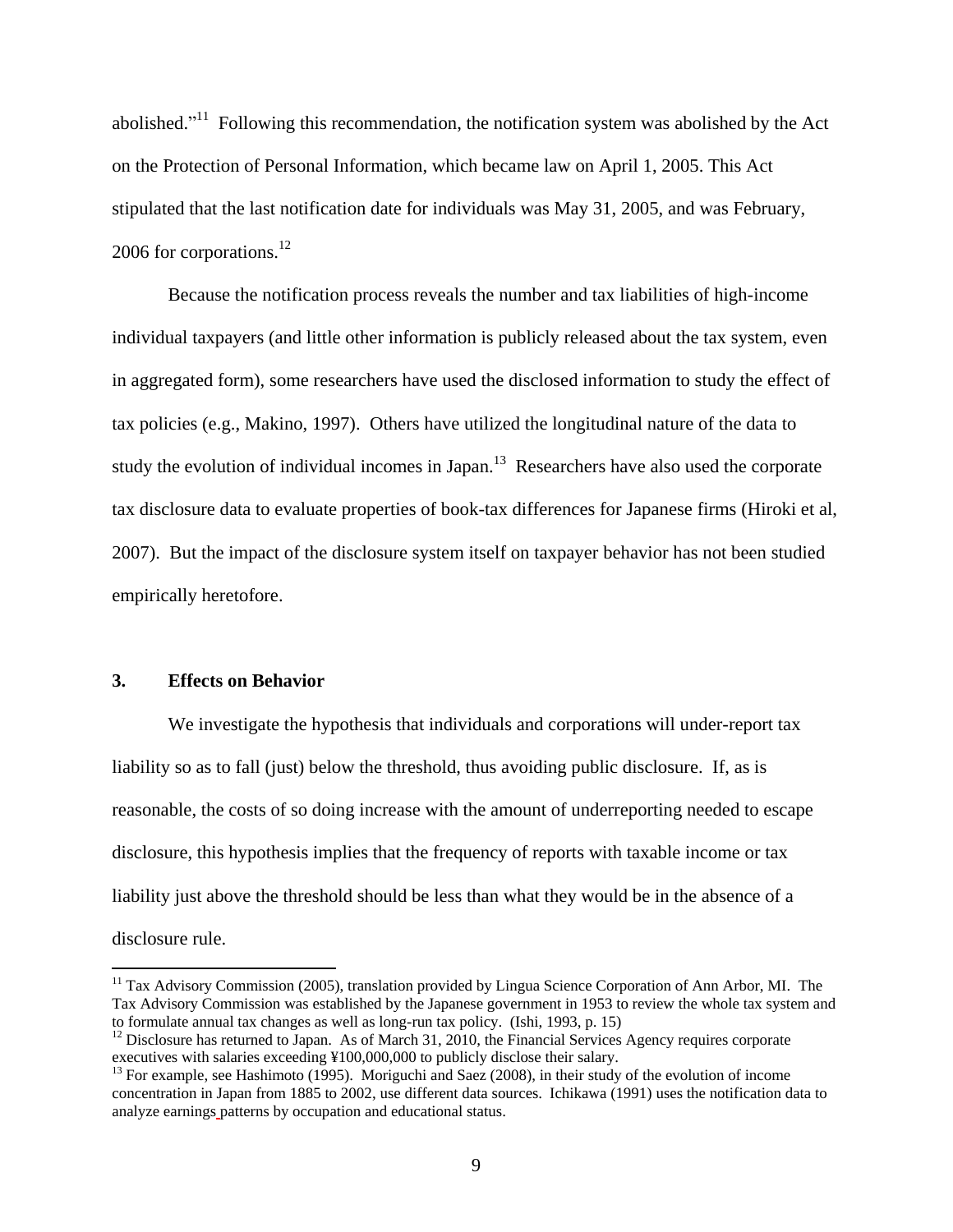Note that the private cost of under-reporting to escape notification is affected by the fact that over this period it was possible for an individual, but not corporate, taxpayer to file a corrected income tax declaration in April after they underestimated tax liability in their initial return subject to the notification deadline of March 31. This would subject the taxpayer to arguably small penalties for arrears and understatement. There is, however, no evidence about the extent of this behavior. Corporations could not use a similar method because both the initial tax report and any corrected tax report were subject to disclosure. However, any corrections initiated by the tax authority were not subject to disclosure. There is anecdotal evidence that some companies asked the tax authorities to correct their understated tax reports so they could avoid notification. There is, however, no systematic evidence about the extent of this behavior.

#### **4. Analysis of Individual Income Tax Disclosure Data**

#### **4.1. Data Source**

 $\overline{a}$ 

The data we use pertain to tax years 2001, 2002, and 2003 and include information about tax liability and an estimate of the taxable income corresponding to the tax liability. These data were purchased from General Legal Security, Inc., a Japanese company that compiles the data from the public notification records. The company advertises the sale of this data on a Web site [\(http://chouja.houmu.co.jp/about.html\)](http://chouja.houmu.co.jp/about.html) that claims that the compilation follows the regulations of the Act on the Protection of Personal Information. Note that, although the name and address of the individual taxpayers are included in the public disclosure, they are not part of the database that is available for purchase. $14$ 

<sup>&</sup>lt;sup>14</sup> Other databases, such as the *Who's Who*, do have this information, for some years and not in electronic form. In scattered cases the publishers supplemented the disclosure data with information about occupation.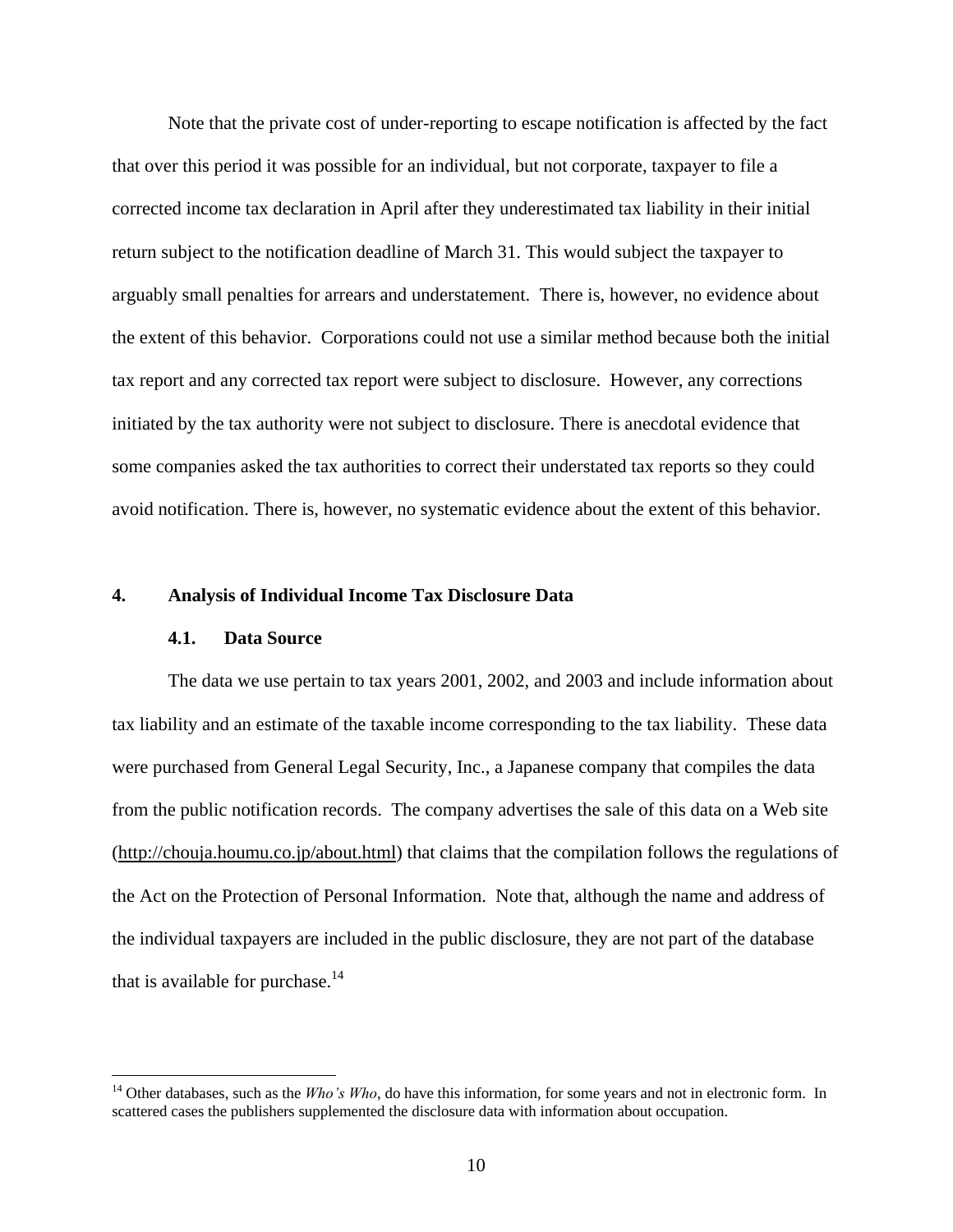# **4.2. Analysis**

We begin our examination of the behavioral response to the abolition of the Japanese disclosure system by examining the distribution of taxable income as per the disclosure data, and searching for "missing returns" right above the disclosure threshold. This, of course, requires an assumption about the counterfactual distribution for taxable income. There is considerable evidence that, absent disclosure, income for the top percentiles of the income distribution follows a Pareto distribution.<sup>15</sup> Piketty and Saez (2006), and Moriguchi and Saez (2006) for Japan in particular, argue that the Pareto distribution is also a reasonable approximation for top incomes.<sup>16</sup> Given this assumption, we analyze the micro-disclosure data to determine whether there is evidence in the disclosure data of "missing" tax returns with taxable income corresponding to tax liability just above the disclosure threshold. To do this, we use a maximum-likelihood procedure to estimate the parameters of a Pareto distribution based on the disclosure information. We then compare the actual number of returns just above the threshold to the predicted number of returns based on the estimated Pareto distribution.<sup>17</sup> Observing "too few" actual tax returns with taxable income just above the threshold would be consistent with some taxpayers underreporting their tax liabilities in order to avoid public disclosure.

We report below several variations of this procedure and robustness tests, and find that our results are robust to the use of these alternative procedures. We do these calculations for tax year 2003, and then briefly summarize the (similar) findings obtained for tax years 2001 and 2002.

 $15$  Pen (1971) discusses the basis for this claim and theories about why it might be true.

 $16$  Our analysis below is necessarily based on taxable income, a slightly different concept from the one studied by, for example, Piketty and Saez (2006), who focus on gross income reported on tax returns, which is before deductions.

<sup>&</sup>lt;sup>17</sup> The disclosure thresholds were always higher than the lower threshold for the top marginal tax rate, so we are not in danger of conflating responses to marginal tax rates with responses to disclosure rules.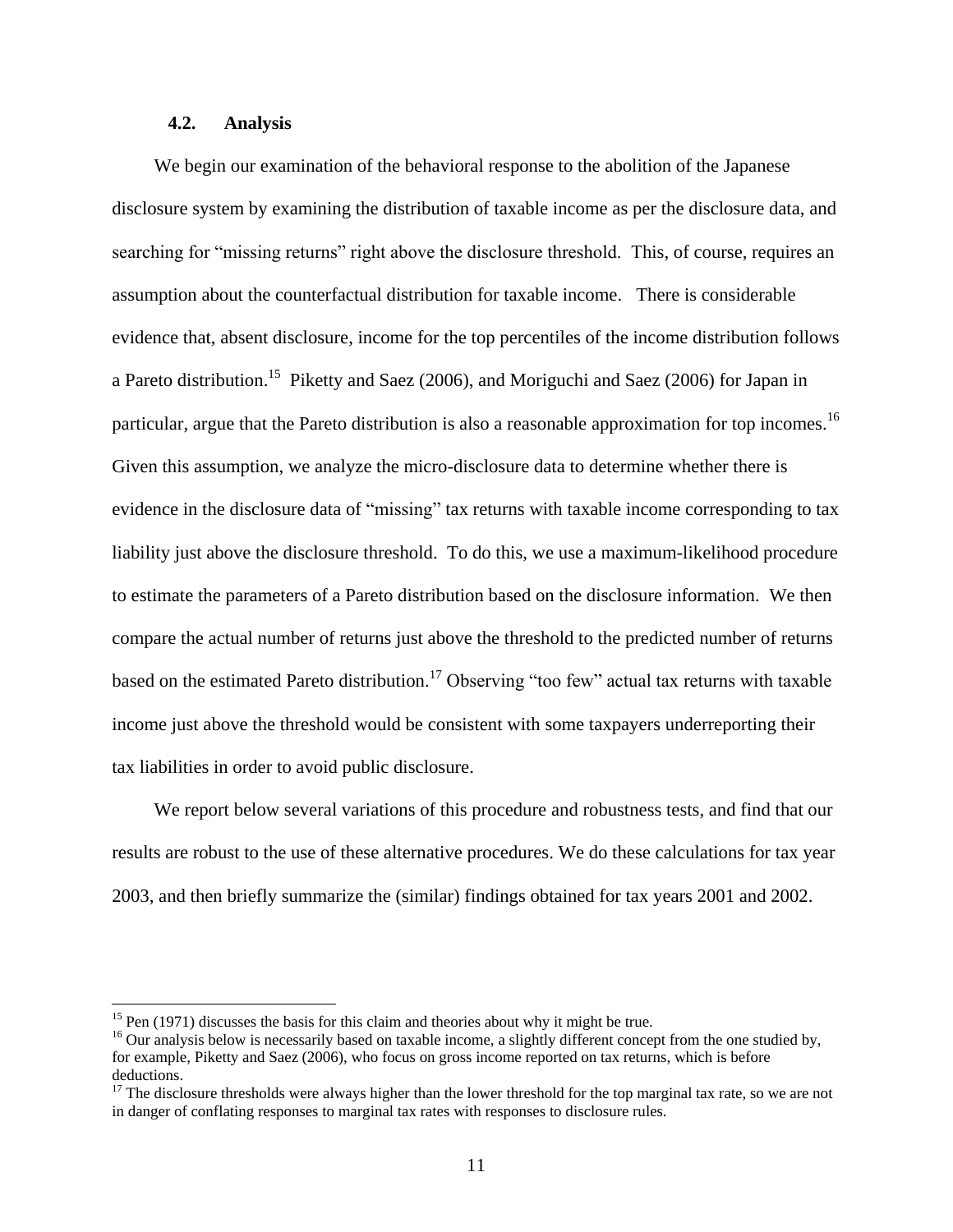#### **4.2.1. Estimation Based on Reported Individual Taxable Income**

We begin by estimating the distribution of individual taxable income. The advantage of focusing on income is that the prior literature concludes that top incomes follow a Pareto distribution (e.g. Moriguchi and Saez, 2006). The disadvantage is that we do not have information on actual reported taxable income, but rather have to estimate taxable income using the tax liability. This is done by "grossing up" the tax liability by the applicable statutory tax schedule to arrive at an estimate of taxable income.<sup>18</sup> Using these taxable incomes, we estimate the Pareto parameter<sup>19</sup> with a maximum likelihood procedure using all the disclosed tax returns for tax year 2003. This produces an estimated Pareto index of 2.213. The top panel of Figure 1 shows a histogram of taxable income, where the bin width is ¥338,435, as well as the estimated Pareto distribution for taxable incomes between the disclosure threshold and ¥50,000,000. The comparison suggests that there are fewer returns reported just above the disclosure cutoff in the empirical distribution than in the estimated Pareto distribution.

In order to quantify the extent of this phenomenon, we next compare the estimated Pareto distribution to a non-parametric, kernel density estimation, with a bandwidth of ¥1,037,694, to the actual probability density function. We use the Epanechnikov kernel function and Silverman's optimal bandwidth technique, as used as the default procedure in STATA, and a boundary correction procedure.<sup>20</sup>

<sup>&</sup>lt;sup>18</sup> For example, the ¥10,000,000 tax liability threshold corresponds to ¥34,432,000 of taxable income according to the formula used by the data provider. The general formula is estimated taxable income  $=$  (tax liability + 2,740,000)/0.37. The grossing up of a tax liability by a statutory rate is a common method of estimating taxable income for corporations given only financial statement data (e.g. Hanlon, 2005; Hanlon and Heitzman, 2010).

<sup>&</sup>lt;sup>19</sup> The Pareto probability density function is  $f(x)=ak^a x^{-(a+1)}$ ,  $x\ge k$ . We refer to *a* as the Pareto parameter. The procedure uses the *paretofit* command that can be downloaded from Statistical Software Components (at http://ideas.repec.org/s/boc/bocode.html).

<sup>20</sup> The boundary correction procedure makes use of the *kdens* command that can be downloaded from Statistical Software Components (at http://ideas.repec.org/s/boc/bocode.html). We also repeated the procedure using twice, and half, the Silverman bandwidth. Using twice the bandwidth generates results that are very similar to the reported results. In some cases using half the bandwidth approximately halves the estimated extent of cases (but keeps the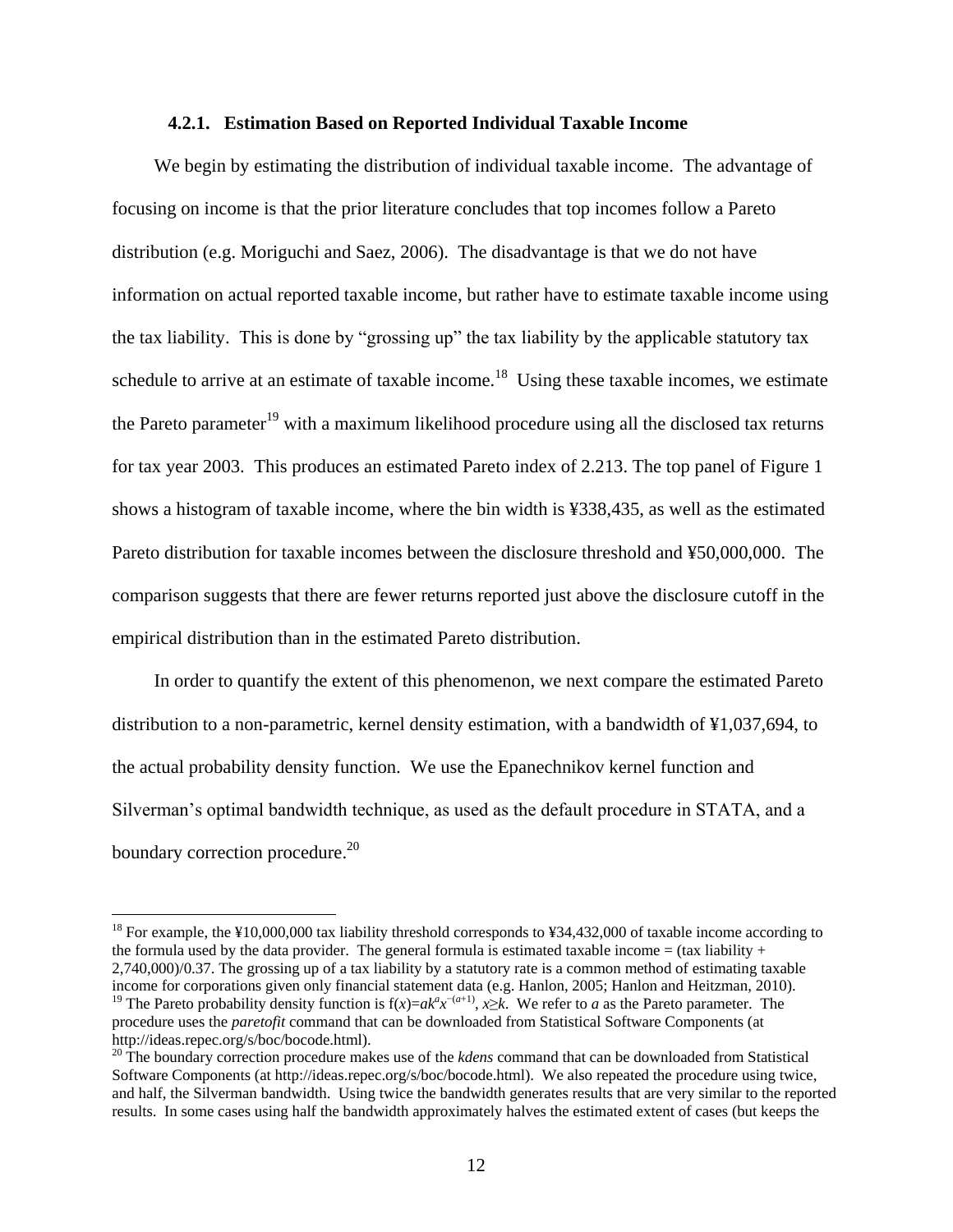The estimated Pareto distribution and the kernel density estimate are shown together in the lower panel of Figure 1. Unsurprisingly, the latter lies below the former for declared incomes close to the threshold. We can derive an estimate of the number of "missing" returns by calculating the area between the two curves in the range between the threshold and where the estimated Pareto probability density function first intersects the kernel density function. When we do so, we get an estimate of 870 missing returns. This amounts to 4.1 percent of the number of returns predicted by the Pareto distribution.

The avoidance response is almost certainly understated by the procedure just described because the Pareto parameter is estimated including the range of reports we hypothesize are affected by the "under-the-radar" responses themselves. In other words, the Pareto parameter meant to approximate the counterfactual is based on a distribution of returns that are absent—the returns whose tax liability was manipulated so as not to be disclosed. To investigate this issue, we repeat the previous exercise, but estimate the Pareto parameter using only the reports with tax liabilities that exceed ¥40,039,000 of estimated taxable income, at which point the two curves of the kernel density estimate and fitted Pareto distribution first intersect. Note that the Pareto parameter estimated in this alternative manner should be higher, if as hypothesized there are "missing" returns just above the threshold. Indeed, the estimate is higher than before, 2.256 compared to 2.213.

Comparing the newly estimated Pareto distribution to the distribution from the kernel density procedure suggests that the number of missing returns is 1,221. This amounts to 5.3 percent of the number of returns predicted by the Pareto distribution. Thus, using this procedure

estimated percentage of "missing" returns about the same) because the estimated kernel density first intersects the estimated Pareto distribution at a lower value of taxable income. This is not surprising because reducing the bandwidth reduces the smoothness of the kernel density and so makes it more likely that at some point its density exceeds the density of the estimated Pareto distribution.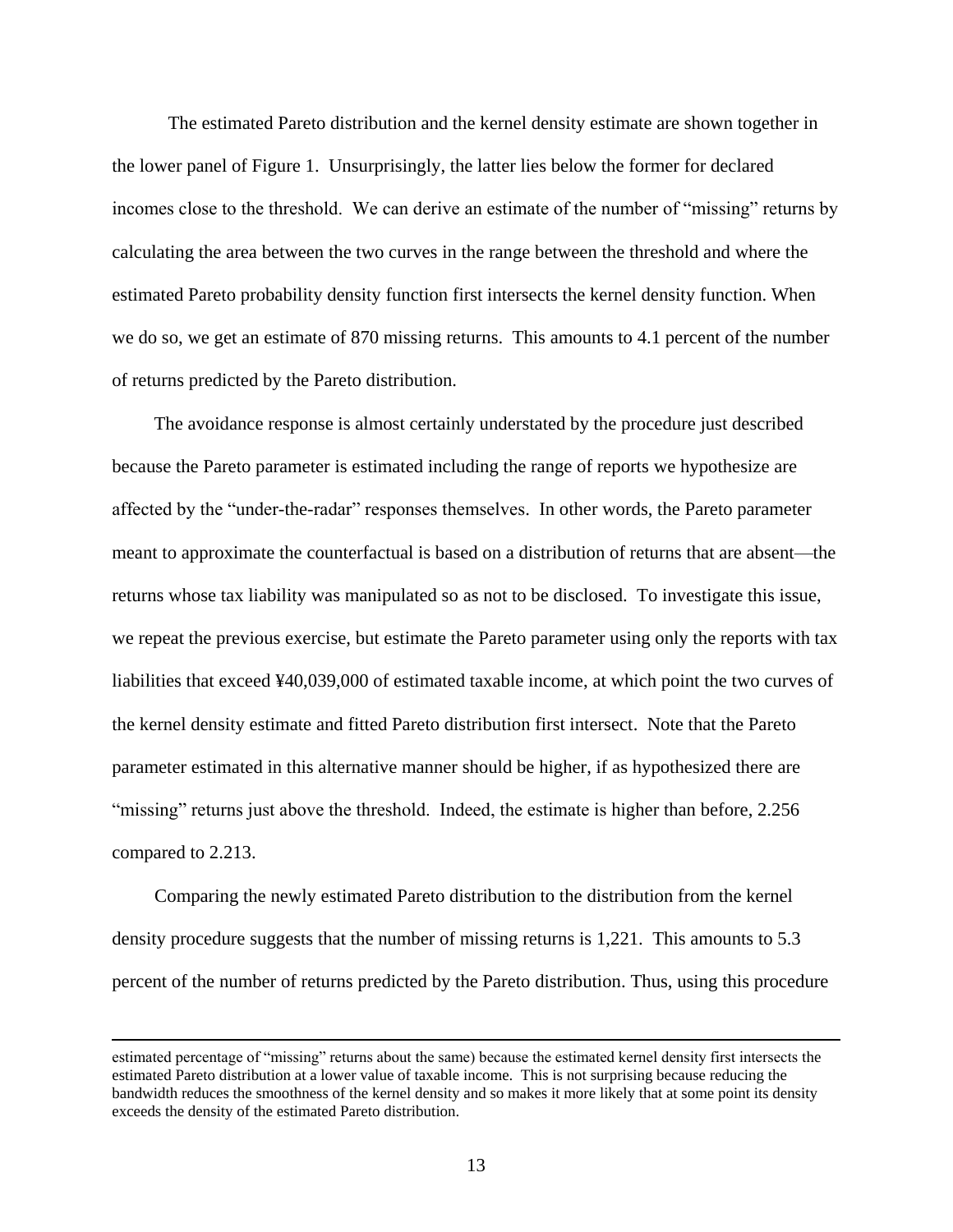produces estimates of the extent of the missing disclosed returns that is 40 percent higher than the previous method. The relevant graphs are shown in Figure 2.

#### **4.2.2. Results for Tax Years 2001 and 2002**

To check that the previously described results for tax year 2003 were not just a fluke, we repeated the same tests for tax years 2001 and 2002. The results are summarized in Table 2, which reveals that we obtain very similar results for 2001 and 2002 as we find for 2003. For each of the two methodologies the estimated number of missing returns in 2002 is below the estimated number in either 2001 or 2003. The details of these calculations are available from the authors.

#### **4.2.3. A False Experiment Robustness Test**

As a robustness test we repeat our methodology using four arbitrarily picked threshold levels, all of which exceed the real threshold level of  $434,432,000$ .<sup>21</sup> In all four cases, our method produces a trivially small number of "missing returns." For example, when we use ¥70 million as our false experiment threshold, we estimate a total of three missing returns, compared to 870 (1,221) using the actual disclosure threshold.<sup>22</sup> We obtain similar results when we examine the false thresholds of 50, 60, and 80 million yen. This result suggests that our missing returns are not merely a result of our distributional assumption or some other methodological problem.

### **5. Analysis of Corporate Income Tax Data**

 $21$  Because the data are unavailable due to the nature of the disclosure system, we cannot investigate an arbitrarily lower threshold.

 $22$  The estimated Pareto parameter is 2.229.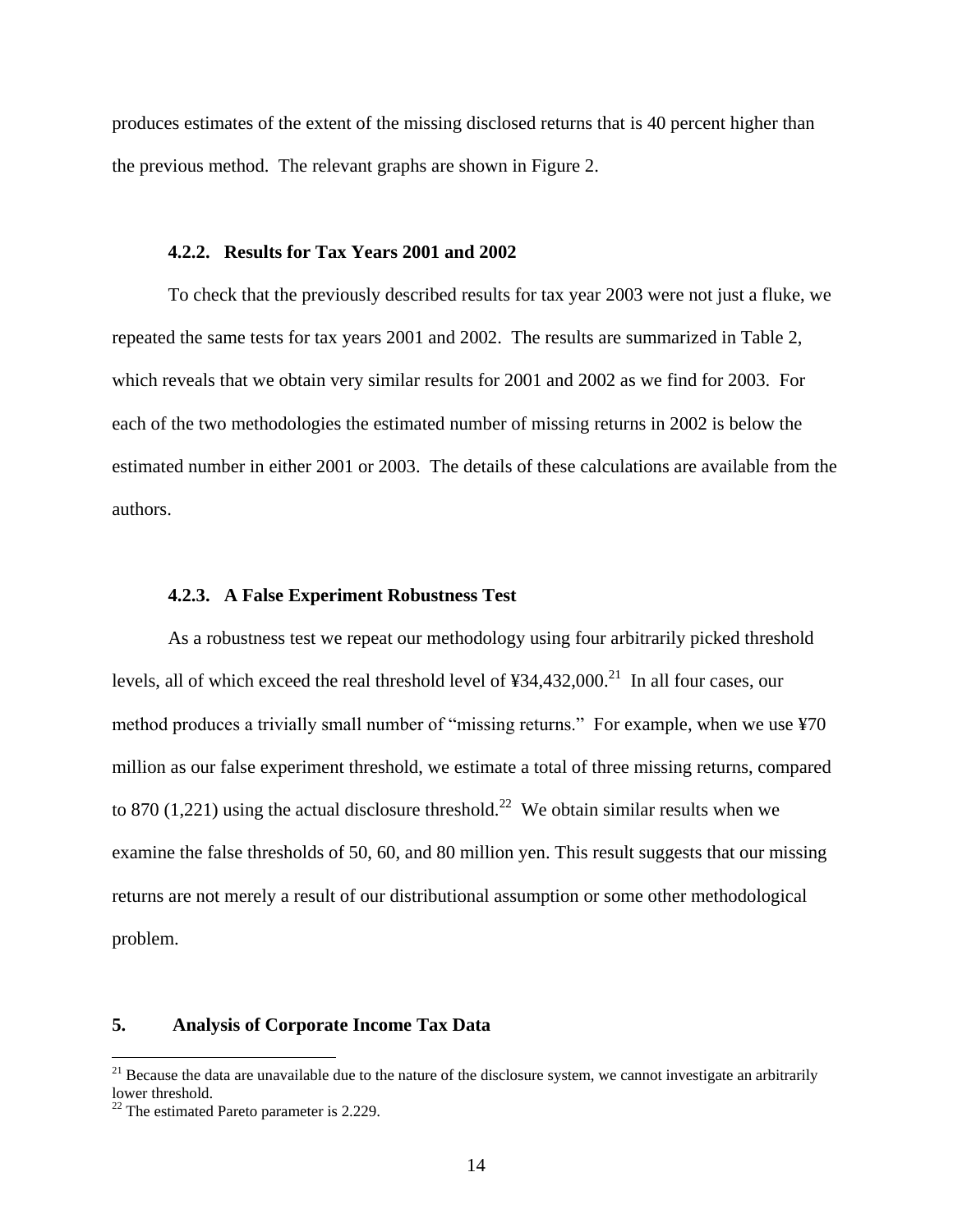## **5.1.Data Source**

The corporate data were purchased from Diamond, Inc, a Japanese company that compiles the data from the public notification records and other publicly available information. The data we use pertain to the 2005 calendar year and includes 68,824 observations, with information about taxable income (current and back three years if it was disclosed), corporation name, the tax office to which the tax was remitted, sector, whether the company is public or private, the name of the company's president, and the beginning and ending month of the accounting year about tax liability. $^{23}$ 

#### **5.2. Analysis of Disclosure Data**

 $\overline{a}$ 

We follow basically the same procedures to analyze the corporate data. The estimated Pareto index for reported corporate income in the 2005 calendar year is 0.860 when estimated over all observations, and is 0.900 when using only observations with reported taxable income over ¥75,022,000, at which point the two curves of the kernel density estimate and the fitted Pareto distribution based on the former Pareto parameter (0.860) first intersect. The top panel of Figure 3 shows a histogram of corporate taxable income, where the bin width is ¥1,111,089, as well as the estimated Pareto distribution of corporate taxable income between the threshold and ¥90,000,000. The lower panel of Figure 3 compares the estimated kernel density for taxable incomes below ¥90,000,000, with bandwidth of ¥3,497,544, to the former estimated Pareto distribution, while Figure 4 does the same for the latter estimated Pareto distribution.

 $^{23}$  Most companies' accounting periods span one year. The data show that a small fraction of companies (1,608 of 68,824) have accounting periods shorter than one year, of which 289 have a half year or shorter accounting period. For this latter group, the disclosure threshold was ¥20 million rather than ¥40 million. In the analysis that follows we exclude all the companies with an accounting period that is six months or less.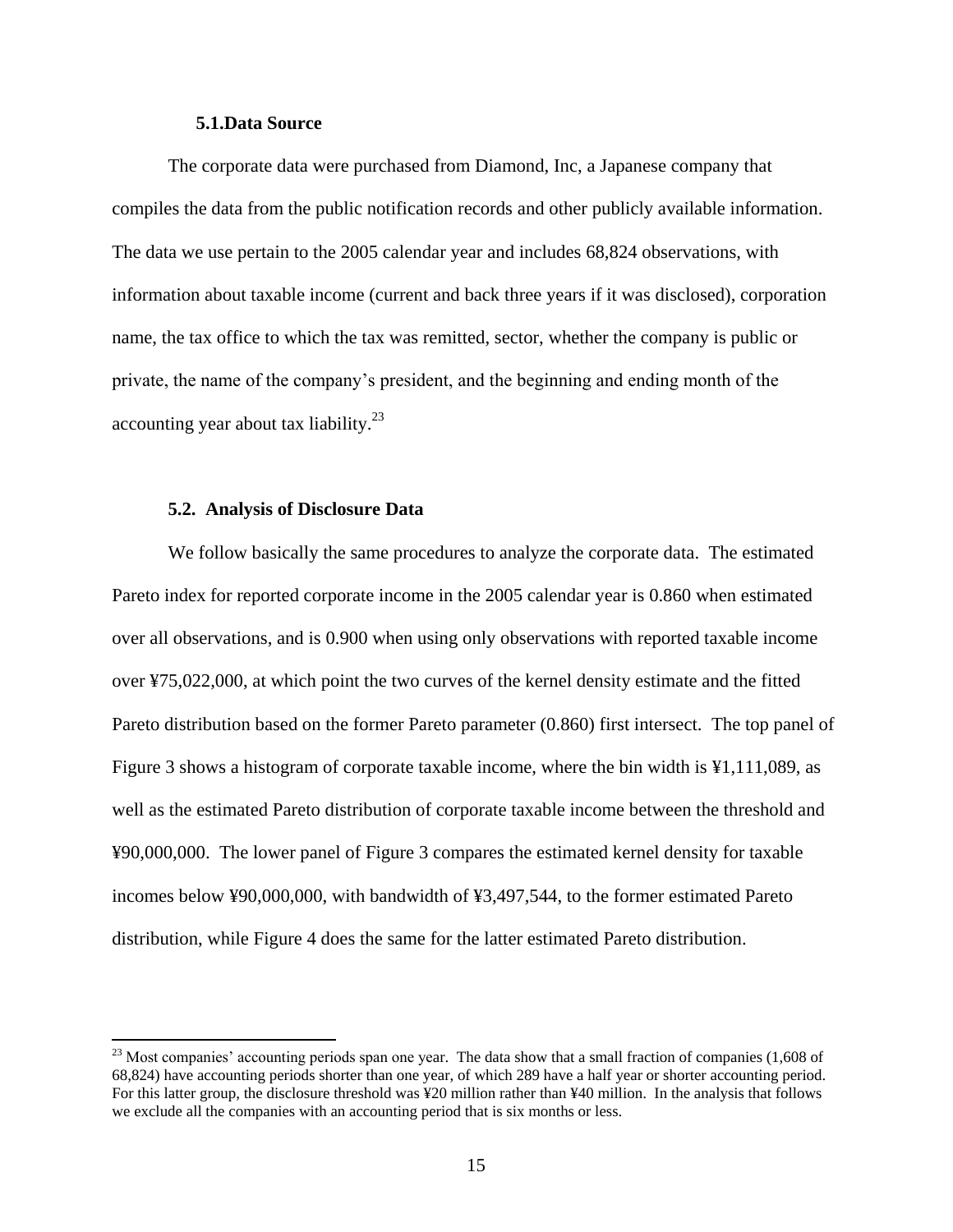As with the individual data, we find evidence that is consistent with behavior designed to avoid disclosure. The number of missing returns based on the Pareto distribution estimated from all disclosed returns is 1,380, while the number based only on the "unmanipulated" returns is 2,449; this compares to 68,824 corporations that disclosed taxable income, and 2,915,259 corporations overall. These estimates are almost twice as high as the estimates for individual tax returns calculated earlier.

The phenomenon of companies understating taxable income below 40 million yen to avoid disclosure was well-known, if rarely publicly discussed, in Japan. In fact, the practice was common enough to have merited a moniker: "39 companies."<sup>24</sup> Note also that most of the companies around the disclosure threshold, where we find evidence of underreporting to avoid disclosure, are not particularly large and are generally not public corporations that of necessity must provide financial information to the public on a regular basis. It is reasonable to expect that, for public firms which face capital markets pressures and must report financial information to the public, the effect of disclosure might be different.<sup>25</sup>

# **5.3. Analysis of Corporate Financial Data**

 $\overline{a}$ 

To this point all of the analysis has been directed toward the hypothesis that some taxpayers will understate their reports in order to avoid disclosure. Another important issue is whether taxpayers subject to disclosure will restrain their underreporting because of a fear that the public nature of their report will raise suspicion about underreporting, and ultimately increase

 $24$  Anecdotally, one explanation for "39 companies" was their desire to hide their profitability from suppliers who might seek better contractual terms from an apparently more profitable firm. This is a non-tax-related reason for avoiding disclosure.

<sup>&</sup>lt;sup>25</sup> For example, Rice (1992) finds that private firms are more tax aggressive than public firms, likely because private firms face fewer constraints on disclosing lower taxable incomes. For a review of literature that examines the choices that public firms make given the tradeoffs between reporting taxable income to the government and financial accounting income to investors, see Hanlon and Heitzman (2010).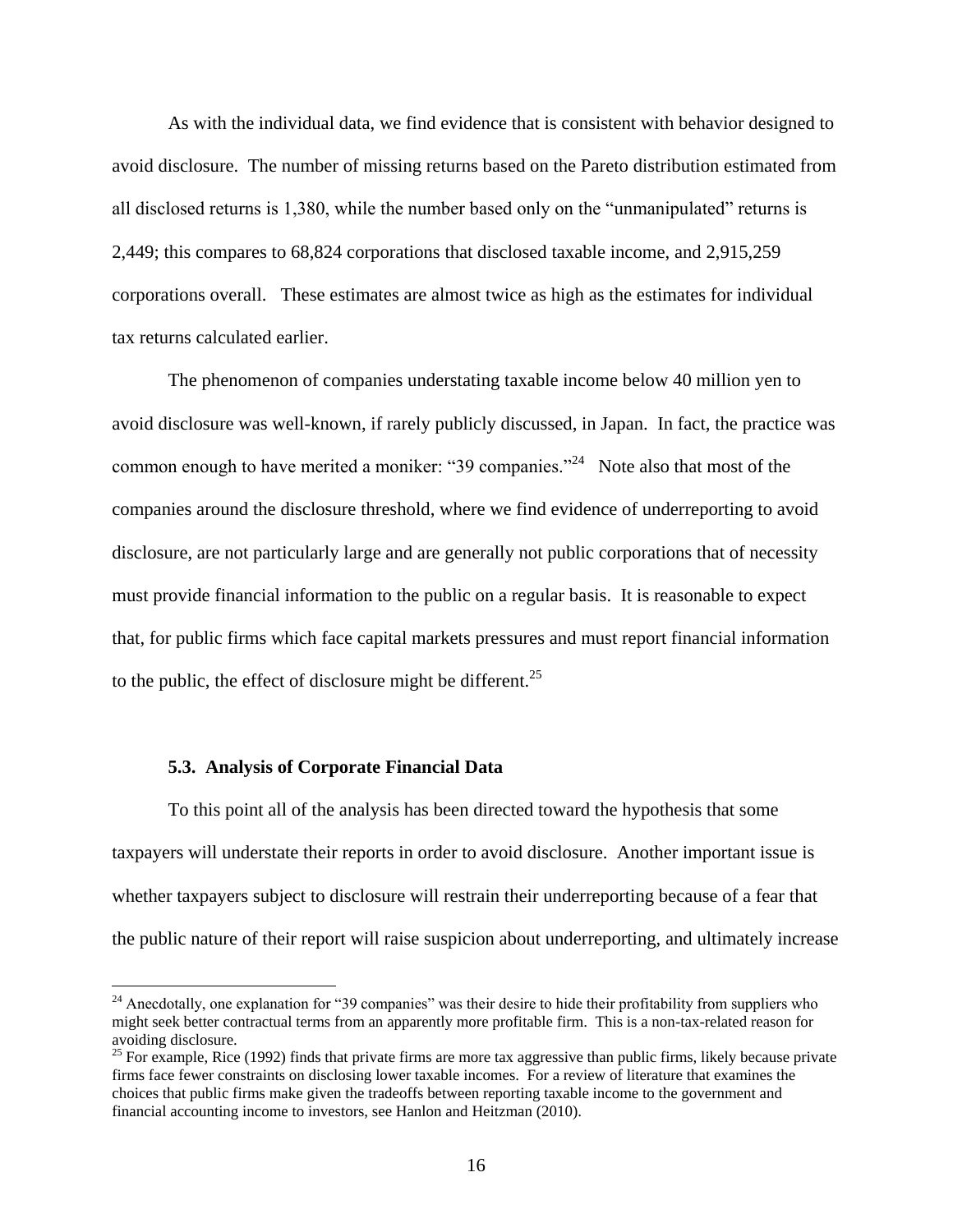the chance of detection and punishment for noncompliance. Investigating this hypothesis is, however, hampered by the fact that, by its nature, the disclosure data is not available after the notification system was abolished.

However, for public corporations, the situation is not as dire because firms' publicly disclosed financial statements are available both before and after abolition, and from these financial statements it is possible to estimate a firm's taxable income.<sup>26</sup> To examine whether public firms altered their taxable income after the abolition of the disclosure system, we analyze data from Compustat Global, which contains financial statement information about public firms located throughout the world. Our sample consists of the universe of firms covered by Compustat Global incorporated in Japan for which the relevant financial statement data is available for all the years considered. $27$ 

We estimated the following model:

(1) TIDiff<sub>it</sub> =  $\beta_0 + \beta_1 T$ reatment<sub>it</sub> +  $\beta_2$ UnemDiff<sub>t</sub> +  $\beta_3$  UnemDiff Sq<sub>t</sub> +  $\beta_4$ IndustryFixedEffects<sub>i</sub> where:

*TIDiff*  $_{ii}$ = firm *i*'s estimated taxable income in year *t* less the firm's estimated taxable income in

year *t-1*, scaled by total assets in year *t-1*

*Treatment* = one if the firm was subject to disclosure in year *t-1* but not in year *t*, and zero

otherwise

<sup>&</sup>lt;sup>26</sup> Actual taxable income is not available from financial statements as the financial reporting system in Japan (as in the U.S.) does not require taxable income as calculated for the firm's financial statements to be completely conformed with taxable income from the firm's tax return (although the degree of conformity is much greater than in the U.S.). As a result, we estimate taxable income by grossing up the current tax expense of the firm by the top corporate statutory rate (Hanlon and Heitzman, 2010). Our estimates of taxable income seem reasonable when compared with the disclosed taxable income figures available under the tax disclosure system; the correlation between the two measures exceeds .75.

<sup>27</sup> To minimize the influence of outliers, we winsorize *TIDiff* at the 1% and 99% level. Winsorizing, discussed in Tukey (1962), is a standard procedure in analysis of corporate financial data (e.g., Baker, Stein and Wurgler (2003) and Hanlon, Mills and Slemrod (2007)).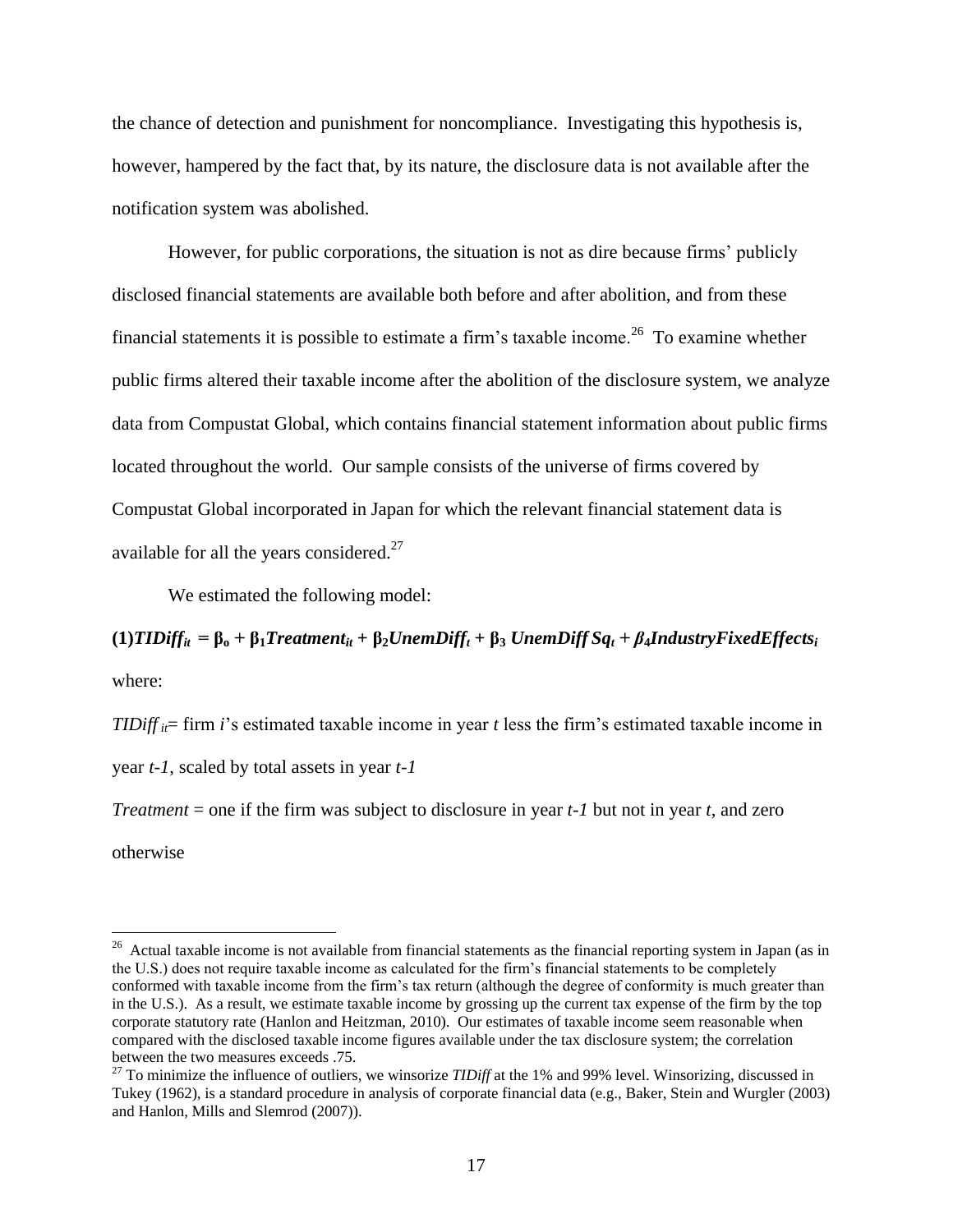*UnemDiff =* average monthly unemployment rate, as defined by the OECD, in year *i* minus the average monthly unemployment rate in year *t-1*

 $UnembiffSq = (Unembiff)^2$ 

 $\overline{a}$ 

*Industry Fixed Effects* = a vector of dummy variables indicating membership in a specific industry (where industries are defined by two-digit SIC-type codes)

We define *Treatment* by the fiscal year end of the firm. This identification strategy relies upon the fact that the law mandated that disclosure would be abolished in February, 2006. However, because firms have two or three (depending on the type of company) months to file their tax returns, and some time is required for the National Tax Authority to process and disclose the returns, we observe almost no public firms disclosed that had fiscal year ends in November, 2005 and no firms at all with fiscal year ends in December and thereafter. Thus, a firm with an October 2005 fiscal year end was likely to face disclosure (subject only to being above the threshold level of taxable income), while a firm with a December 2005 and thereafter fiscal year end was not likely to face disclosure.<sup>28</sup>

The unemployment variables are intended to control for the effect of cyclical and secular economic conditions that would affect true, and therefore possibly reported, corporate earnings. We include industry fixed effects to allow for any other systematic differences in firms with different fiscal year end months. $^{29}$ 

<sup>&</sup>lt;sup>28</sup> We considered coding the *Treatment* variable using the actual disclosure data to specify which firms actually faced disclosure ex post. However, this has two serious problems. First, it assumes that firms who where ultimately not disclosed anticipated non-disclosure and acted accordingly; this may not be the case. Second, and more importantly, given that some firms did face disclosure because their income turned out to be under the threshold limit of income, coding *Treatment* using ex post disclosure data would mechanically be related to firms having lower income and thus would create an endogeneity problem that would undermine a causal interpretation of the estimated coefficients.

<sup>&</sup>lt;sup>29</sup> For example, in Japan firms with March fiscal year ends are on average larger than other firms, and there are many more March fiscal year end firms than any other month.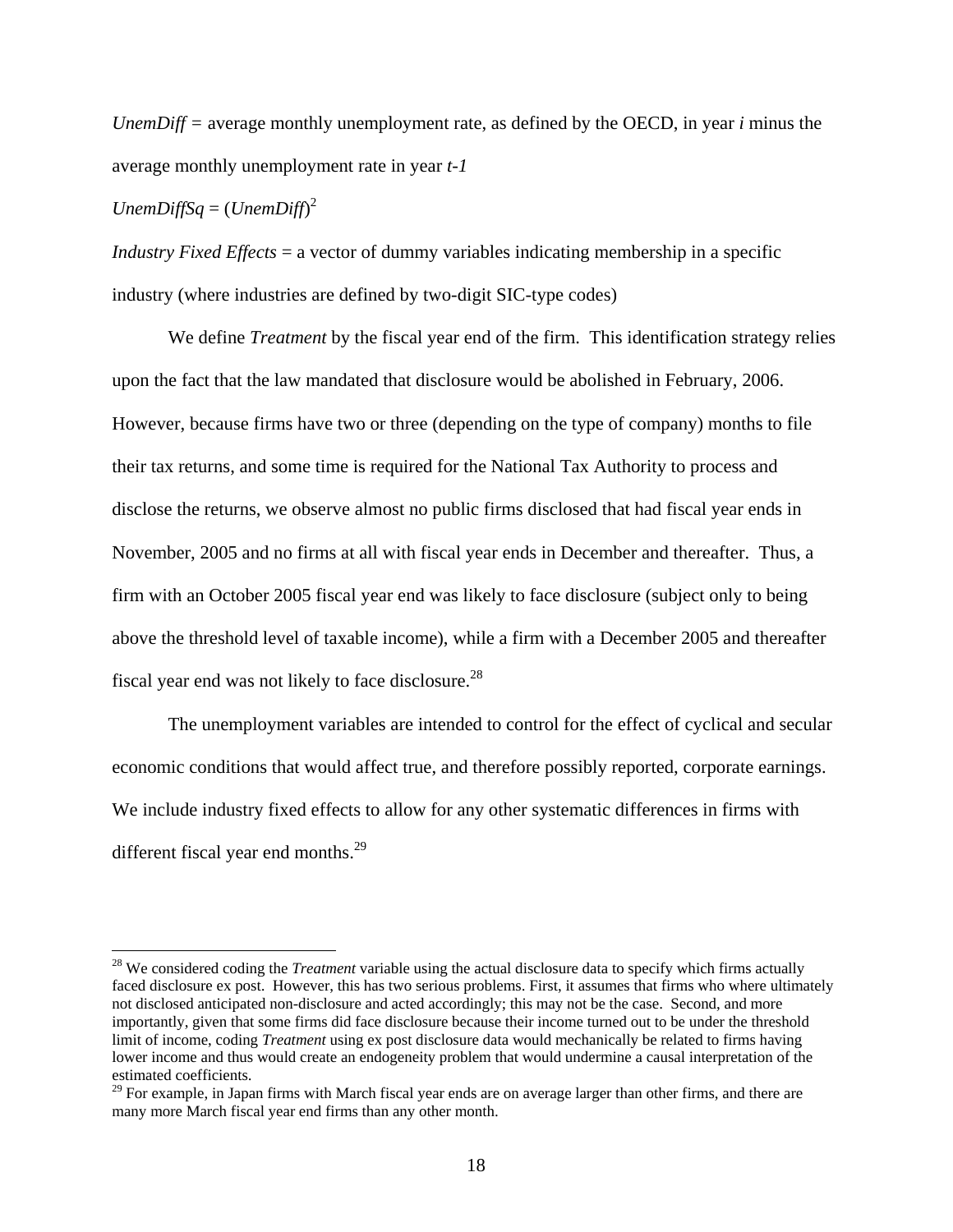We start by presenting the data visually. Figure 5 graphs the mean and the median *TIDiff* by fiscal year end for the time period for which continuous data are available, from June, 1992 to-February, 2010, with a vertical line indicating roughly where disclosure will no longer be required of firms (after October, 2005). Figure 6 focuses on a 24-month window, starting from six months before the end of disclosure to eighteen months after it ended. The figures do not provide clear evidence of distinctly lower values of *TIDiff* in the year after disclosure no longer was in place.

We estimate the above regression with all data available from Compustat Global, which includes data from 1992 to 2010. This time series includes 59,667 firm/year observations and 4,714 unique firms. The results of this regression are shown in Table 3, using the least absolute deviation estimator in Column 1, and ordinary least squares in Column 2. Notably the estimated coefficient on the treatment dummy for both specifications is positive; using two-way clustering of standard errors by year and fiscal year end month (for the OLS estimator), this estimated coefficient is statistically different from zero at a one percent level.

The estimated positive sign is inconsistent with the hypothesis that disclosure restrains aggressive tax behavior. One reason the data do not support this hypothesis might be that because of an accounting system that is highly conformed, the tax situation of public corporations in Japan are effectively disclosed even in the absence of the notification system.  $30$ This is not inconsistent with our earlier finding that a non-trivial amount of firms understated their taxable income to avoid disclosure, because this finding related to relatively small, mostly non-public corporations. Of the 1,000 disclosed firms with the smallest disclosed tax liability, only one was a public corporation. Moreover, because we are using financial accounting

<sup>&</sup>lt;sup>30</sup> Japan's book and tax systems, while not completely conformed, are more closely conformed than most other countries. Indeed, in a sample of 33 major countries, Atwood, Drake and Myers (2010) find that Japan has the fifth most book-tax conformed system.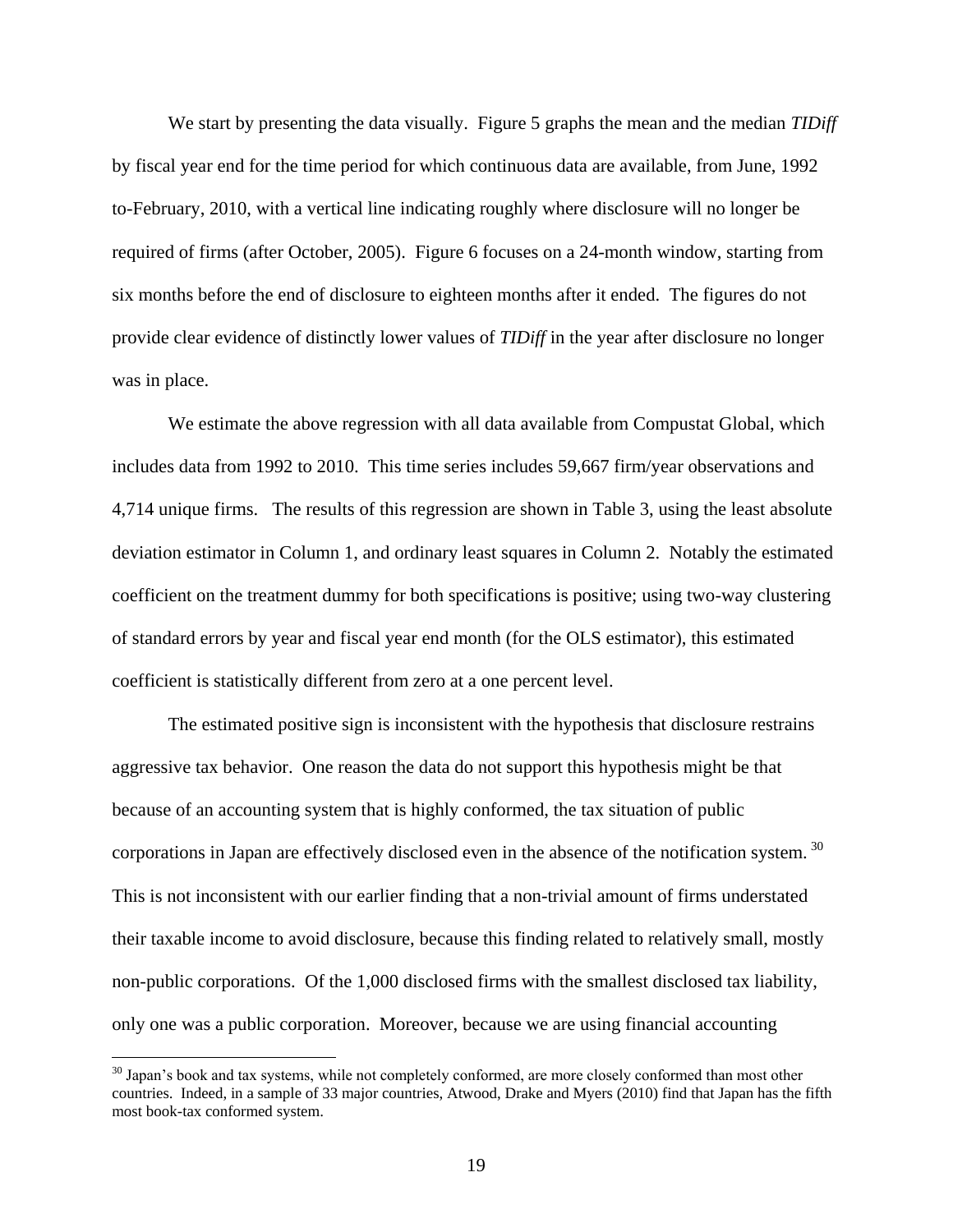numbers to estimate taxable income, we may not be able to uncover declines in the true taxable income as readily as we may be able to if we had access to taxable income as per the tax return for the post-disclosure period.

Thus, disclosure having no significant effect on reported taxable income for large public corporations can be explained. But why abolishing disclosure might cause an *increase* in reported taxable income, as the regression result from Table 3 suggests, is more difficult to understand. The result might, of course, be a spurious one due to an inadequate identification strategy. More positively, we can speculate that, absent the independent corroborating information about profitability provided by the tax disclosure, some public corporations might have felt it more important to signal the profitability of their operations by reporting strong earnings. But we have no evidence to support this explanation, and we must leave it to future research to resolve.

# **6. Conclusions**

Public disclosure of tax return information is one weapon in the arsenal of tax enforcement policy instruments, one that has been employed historically—and currently—in several countries and one that, for corporate returns, has recently been debated in the United States. The potential behavioral response to public disclosure of income tax returns figures prominently in policy debates about its advisability. Supporters stress that it encourages compliance, while opponents decry the violation of taxpayer privacy and its consequences, including harassment of and crimes against rich households, and loss of proprietary information for corporations. Strikingly, all debates proceed in the near-complete absence of empirical evidence about the effects of public disclosure on behavior.

20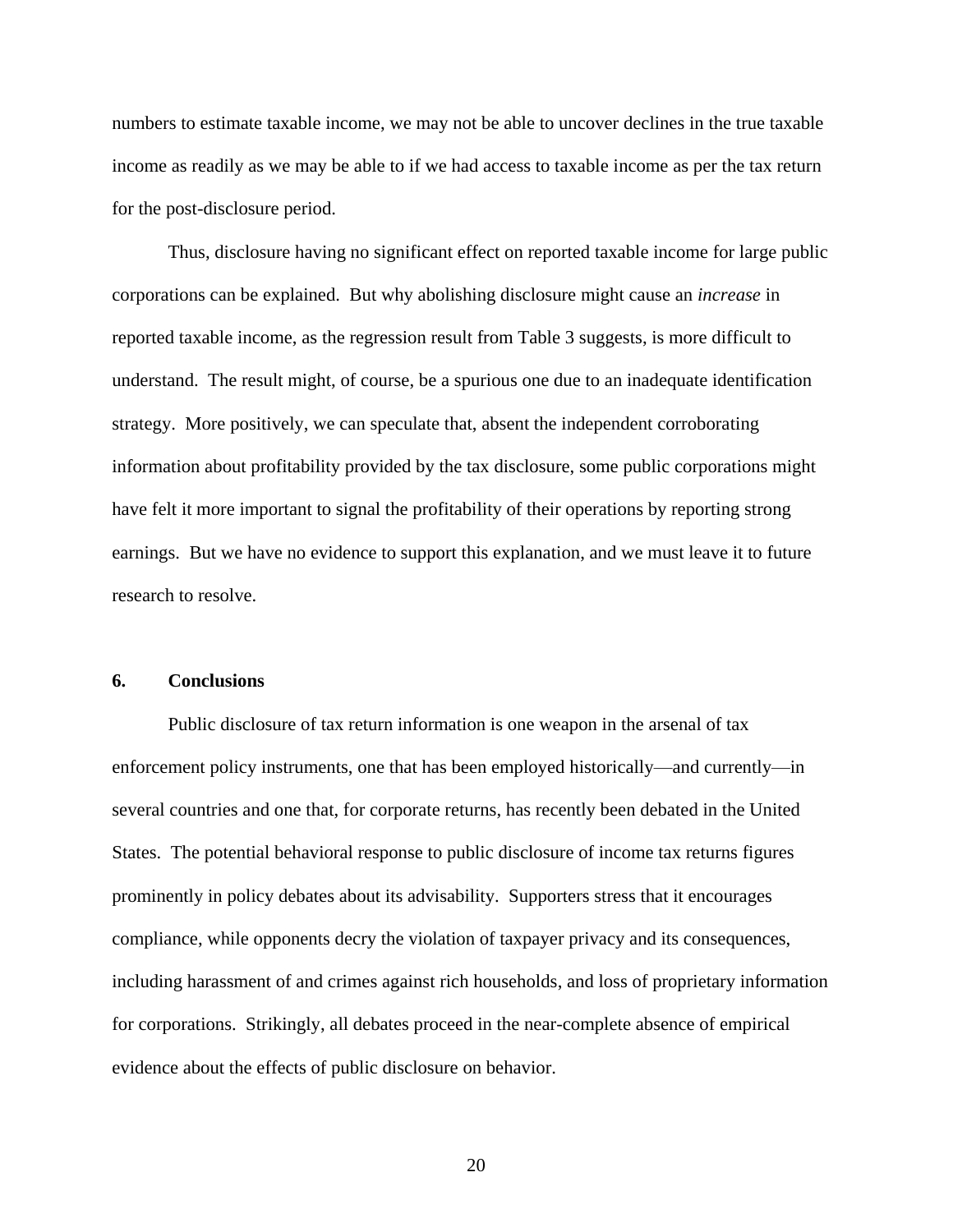This paper provides what, to our knowledge, is the first empirical evidence about the behavioral response to a tax return public notification system. Our analysis of data from the Japanese disclosure regime suggests that, when there is a threshold for disclosure, a non-trivial number of both individual and corporate taxpayers whose tax liability would otherwise be close to the threshold will underreport so as to avoid disclosure, provoking a response of the opposite direction than what supporters stress. An analysis of public corporations' financial statements offers no evidence that these companies' reported taxable income declined after the end of the disclosure system.

There are, to be sure, caveats to generalizing our results. The strong result applies only to disclosure systems with a threshold. The behavioral response will depend on the social stigma, or reward, from a public disclosure of high taxable income, which arguably varies across countries and cultures. Nevertheless, this research does establish with some degree of confidence that public disclosure will change behavior, as most other tax policy instruments do.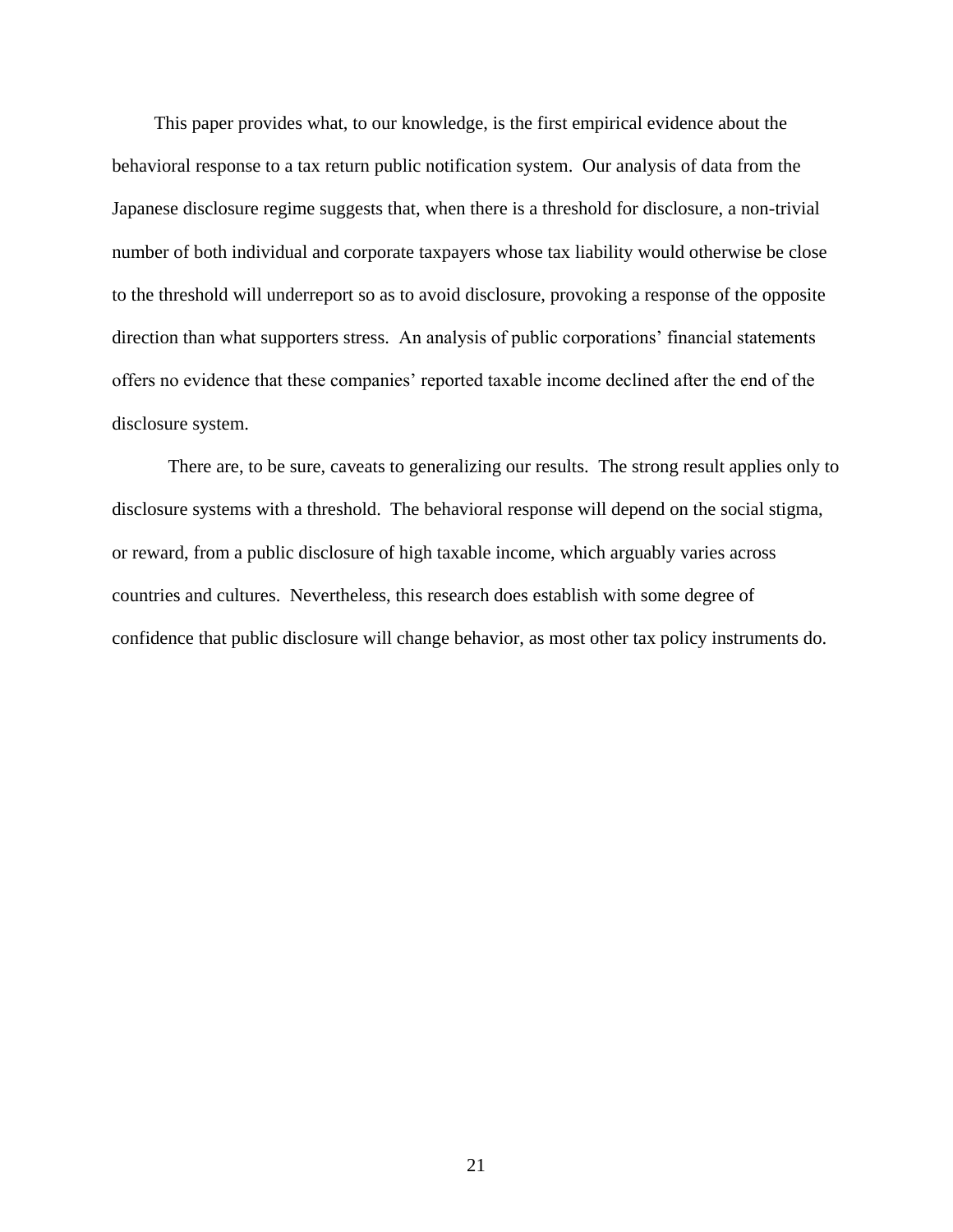### **References**

- Atwood, T.J., Michael Drake, and Linda Myers. 2010. "Book-tax Conformity, Earnings Persistence and the Association between Earnings and Future Cash Flows.‖ *Journal of Accounting and Economics* 50(1)., pp. 111-125.
- Baker, Malcolm, Jeremy Stein and Jeffrey Wurgler. 2003. "When Does the Market Matter? Stock Prices and the Investment of Equity-Dependent Firms." *The Quarterly Journal of Economics* 119(3), pp. 969-1005.
- Benedict, James and Leslie Lupert. 1978. "Federal Income Tax Returns—The Tension Between Government Access And Confidentiality." *Cornell Law Review* 64, pp. 115-132.
- Bernasek, Anna. 2010. "Should Tax Bills Be Public Information?" New York Times, February 13*.*
- Goto, Akinori, Hirohisa Hirai, and Hiroki Yamashita. 2007. "A Study on Book-Tax Differences in Japan.‖ *NUCB Journal of Economics and Information Science* 51(2), pp. 185-196 (in Japanese).
- Hanlon, Michelle. 2005. "The Persistence and Pricing of Earnings, Accruals, and Cash Flows when Firms Have Large Book-tax Differences." *The Accounting Review* 80, pp. 137-166.
- Hanlon, Michelle and Shane Heitzman. 2010. "A Review of Tax Research." Working paper, MIT.
- Hanlon, Michelle, Lillian Mills, and Joel Slemrod. 2007. "An Empirical Examination of Corporate Tax Noncompliance." In A. Auerbach, J. Hines, and J. Slemrod (eds.), *Taxing Corporate Income in the 21st Century*. New York: Cambridge University Press.
- Hashimoto, Shingo. 1995. "Quantitative Analysis of Income Behavior of Individuals." *Financial Review* 35, pp. 119-134 (in Japanese).
- Ichikawa, Hiroshi. 1991. *Research of the Richest List.* Tokyo: Kodansha, Ltd. (in Japanese).
- Ishi, Hiromitsu. 1993. *The Japanese Tax System* (2nd ed.). Oxford: Clarendon Press.
- Kornhauser, Marjorie. 2002. "More Historical Perspective on Publication of Corporate Returns.‖ *Tax Notes* 96, July 29, pp. 745-747.
- Laury, Susan and Sally Wallace. 2005. "Confidentiality and Taxpayer Compliance." *National Tax Journal* 58(3), pp. 427-438.
- Leff, Mark H. 1984. *The Limits of Symbolic Reform: The New Deal and Taxation, 1933-1939*. Cambridge: Cambridge University Press.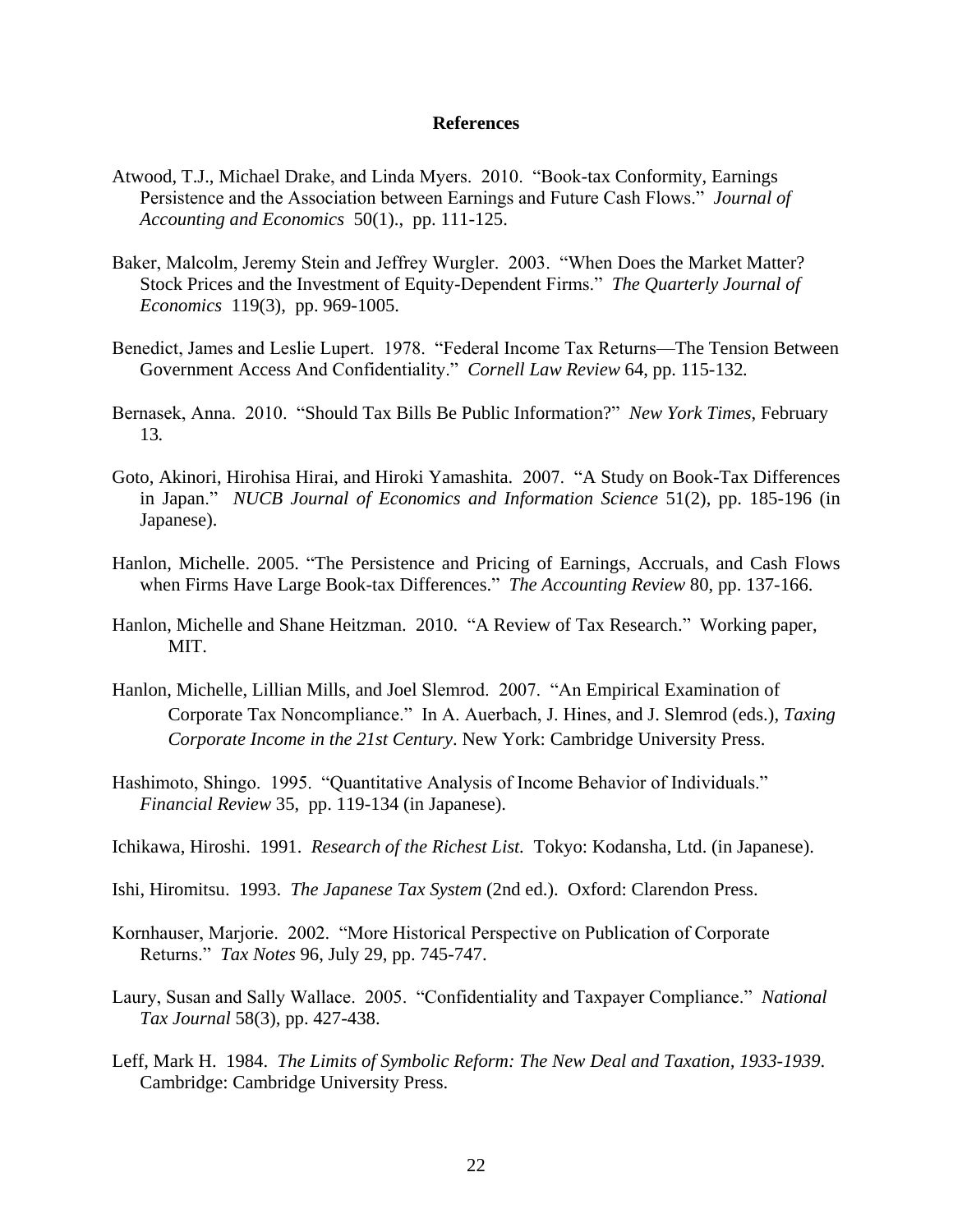- Lenter, David, Douglas Shackelford, and Joel Slemrod. 2003. "Public Disclosure of Corporate Tax Return Information: Accounting, Economics and Legal Issues," *National Tax Journal* 56(4), pp. 803-830.
- Makino, Toji. 1997. "Number of People Comparison and the Effect of Special Tax Cuts on the Richest List.‖ *Operations Research as a Management Science* 42(4), pp. 233-234 (in Japanese).
- Moriguchi, Chiaki and Emmanuel Saez. 2008. "The Evolution of Income Concentration in Japan, 1886-2005: Evidence from Income Tax Statistics." Review of Economics and *Statistics* 90(4), pp. 713-734.
- Pen, Jan. 1971. *Income Distribution: Facts, Theories, Policies*. New York and Washington: Praeger Publishers.
- Piketty, Thomas and Emmanuel Saez. 2006. "The Evolution of Top Incomes: A Historical and International Perspective.‖ *American Economic Review* 96(2), pp. 200-205.
- Pomp, Richard D. 1993. "The Disclosure of State Corporate Income Tax Data: Turning the Clock Back to the Future.‖ *Capital University Law Review* 22, pp. 373-464.
- Rice, Eric. 1992. "The Corporate Tax Gap: Evidence on Tax Compliance by Small Corporations.‖ In J. Slemrod (ed.), *Why People Pay Taxes: Tax Compliance and Enforcement*, pp. 125-161. Ann Arbor: University of Michigan Press.
- Slemrod, Joel, Marsha Blumenthal and Charles Christian. 2001. "Taxpayer Response to an Increased Probability of Audit: Evidence from a Controlled Experiment in Minnesota." *Journal of Public Economics* 79(3), pp. 455-483.

Tax Advisory Commission. 2005. Report on the 2006 Tax Reforms. November. Tokyo.

Tukey. John. 1962. "The Future of Data Analysis." Annals of Mathematical Statistics 33(1), pp. 1-67.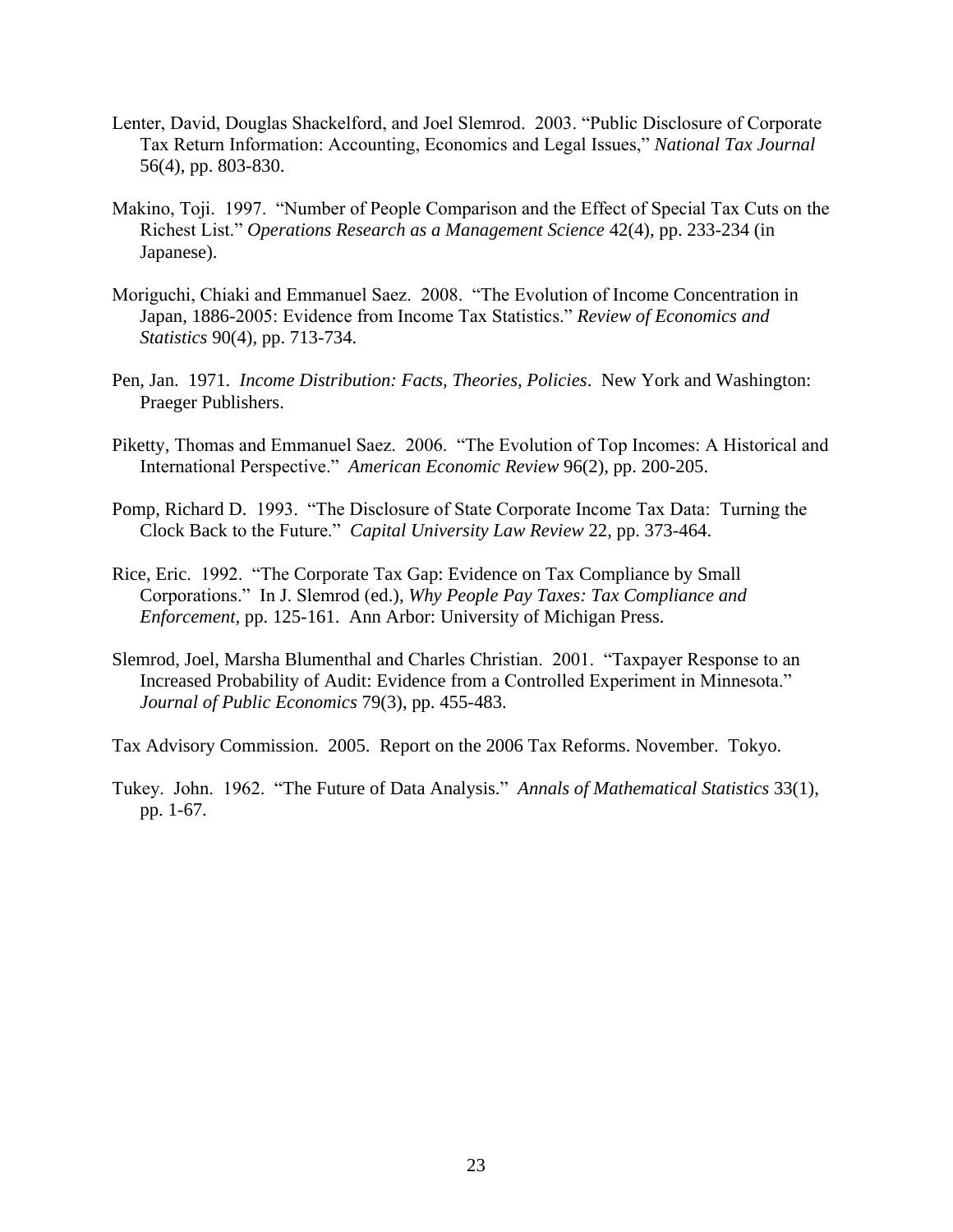| Tax Year  | $\sim$ 1. Details of the supulce of matricean Tan Foundation specific Tan Teams 1980 $\equiv$<br>Range of<br>notification | Approximate<br>total number of<br>taxpayers | Approximate<br>number of<br>taxpayers subject<br>to notification | Percentage of<br>taxpayers subject<br>to notification |
|-----------|---------------------------------------------------------------------------------------------------------------------------|---------------------------------------------|------------------------------------------------------------------|-------------------------------------------------------|
| 1950-1951 | Taxable Income<br>$>500,000$ yen                                                                                          | 3,500,000-<br>4,300,000                     | 90,000-<br>150,000                                               | $2.1 - 4.3$                                           |
| 1952-1956 | Taxable Income<br>$>1,000,000$ yen                                                                                        | 2,200,000-<br>2,900,000                     | 30,000-<br>70,000                                                | $1.2 - 3.2$                                           |
| 1957-1962 | Taxable Income<br>$>2,000,000$ yen                                                                                        | 2,000,000-<br>2,300,000                     | $20,000-$<br>150,000                                             | $1.1 - 6.3$                                           |
| 1963-1969 | Taxable Income<br>$>5,000,000$ yen                                                                                        | 2,600,000-<br>4,200,000                     | 30,000-<br>170,000                                               | $1.2 - 3.9$                                           |
| 1970-1982 | <b>Taxable Income</b><br>$>10,000,000$ yen                                                                                | 4,500,000-<br>6,600,000                     | 80,000-<br>440,000                                               | $1.7 - 6.7$                                           |
| 1983-2004 | Tax Liability<br>$>10,000,000$ yen<br>(taxable income<br>$\sim$ 34,000,000)                                               | 7,000,000-<br>8,600,000                     | 70,000-<br>180,000                                               | $0.9 - 2.0$                                           |

Table 1-1: Details of the Japanese Individual Tax Notification System, Tax Years 1950-2004

Source: Tax Advisory Commission explanatory material (5/10/2002).

Note: As a rough approximation, the yen-dollar exchange rate averaged about 360 from 1950 until 1971, 290 from 1972 to 1977, 230 from 1978 to 1985, 140 from 1986 to 1992, and 110 from 1993 to 2005.

Table 1-2: Details of the Japanese Corporate Tax Notification System, Tax Years 1950-2004

| Tax Year  | Range of<br>notification                  | Approximate<br>total number of<br>corporations | Approximate<br>number of<br>corporations | Percentage of<br>taxpayers subject<br>to notification |
|-----------|-------------------------------------------|------------------------------------------------|------------------------------------------|-------------------------------------------------------|
|           |                                           |                                                | subject to<br>notification               |                                                       |
| 1950-1951 | Taxable Income<br>$>2,000,000$ yen        | 208,000-239,000                                |                                          |                                                       |
| 1952-1956 | <b>Taxable Income</b><br>$>4,000,000$ yen | 269,000-424,000                                |                                          |                                                       |
| 1957-1969 | Taxable Income<br>$>20,000,000$ yen       | 449,000-952,000                                |                                          |                                                       |
| 1970-2004 | Taxable Income<br>$>40,000,000$ yen       | 1,000,000-<br>2,915,000                        | $69,000 - 84,000^{31}$                   |                                                       |

 $31$  Data available for 1996, 1999-2003, and 2005.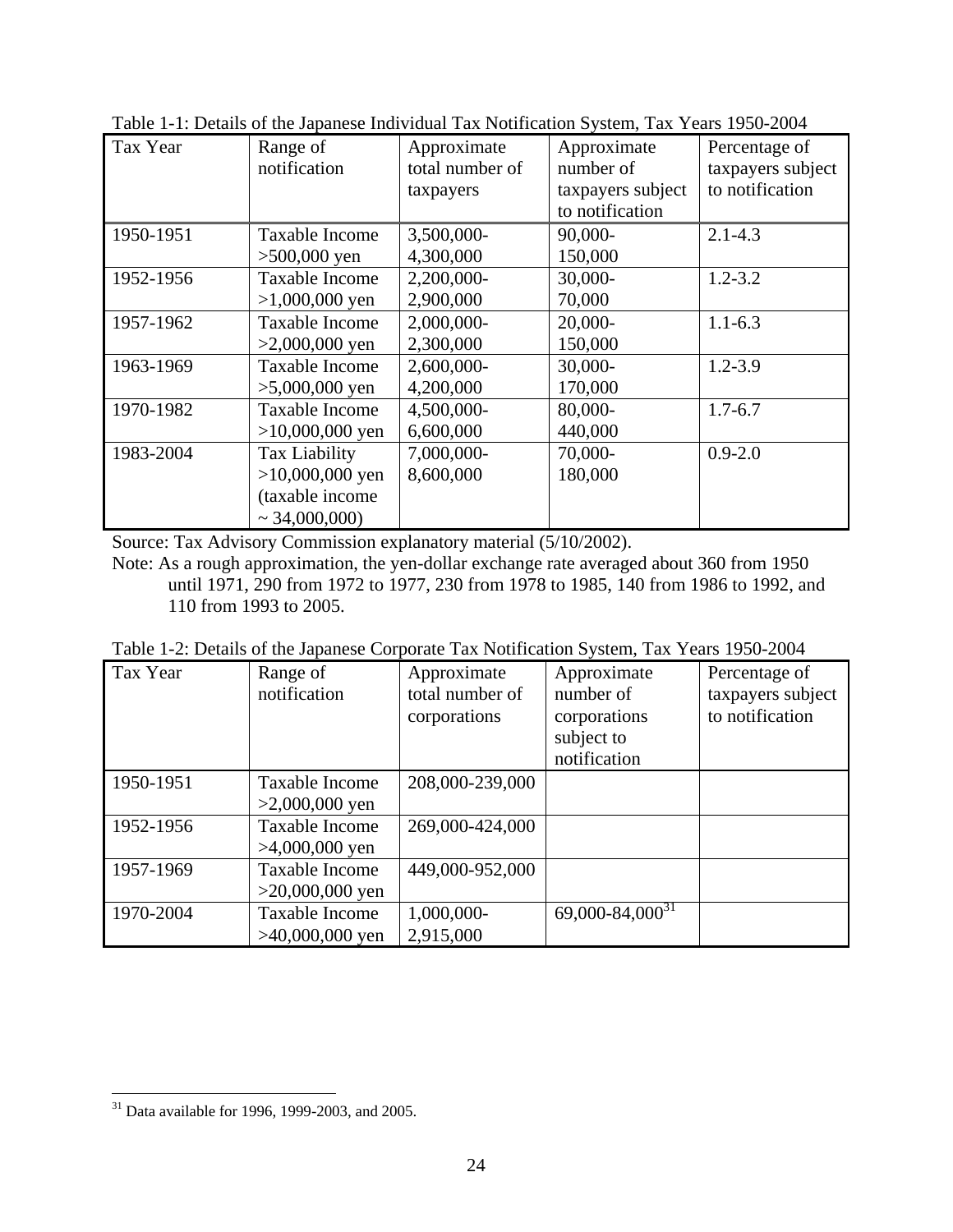Table 2: Summary of Findings for Individual Income Tax: Alternative Methodologies for the Tax Years 2001, 2002, and 2003

| Tax Year | Based on all returns                 |                                        | Based on "unmanipulated" returns     |                                        |  |
|----------|--------------------------------------|----------------------------------------|--------------------------------------|----------------------------------------|--|
|          | <b>Estimated Pareto</b><br>parameter | Estimated number of<br>missing returns | <b>Estimated Pareto</b><br>parameter | Estimated number of<br>missing returns |  |
| 2001     | 2.2500                               | 982                                    | 2.2986                               | 1418                                   |  |
| 2002     | 2.2461                               | 754                                    | 2.2834                               | 1065                                   |  |
| 2003     | 2.2129                               | 870                                    | 2.2557                               | 1221                                   |  |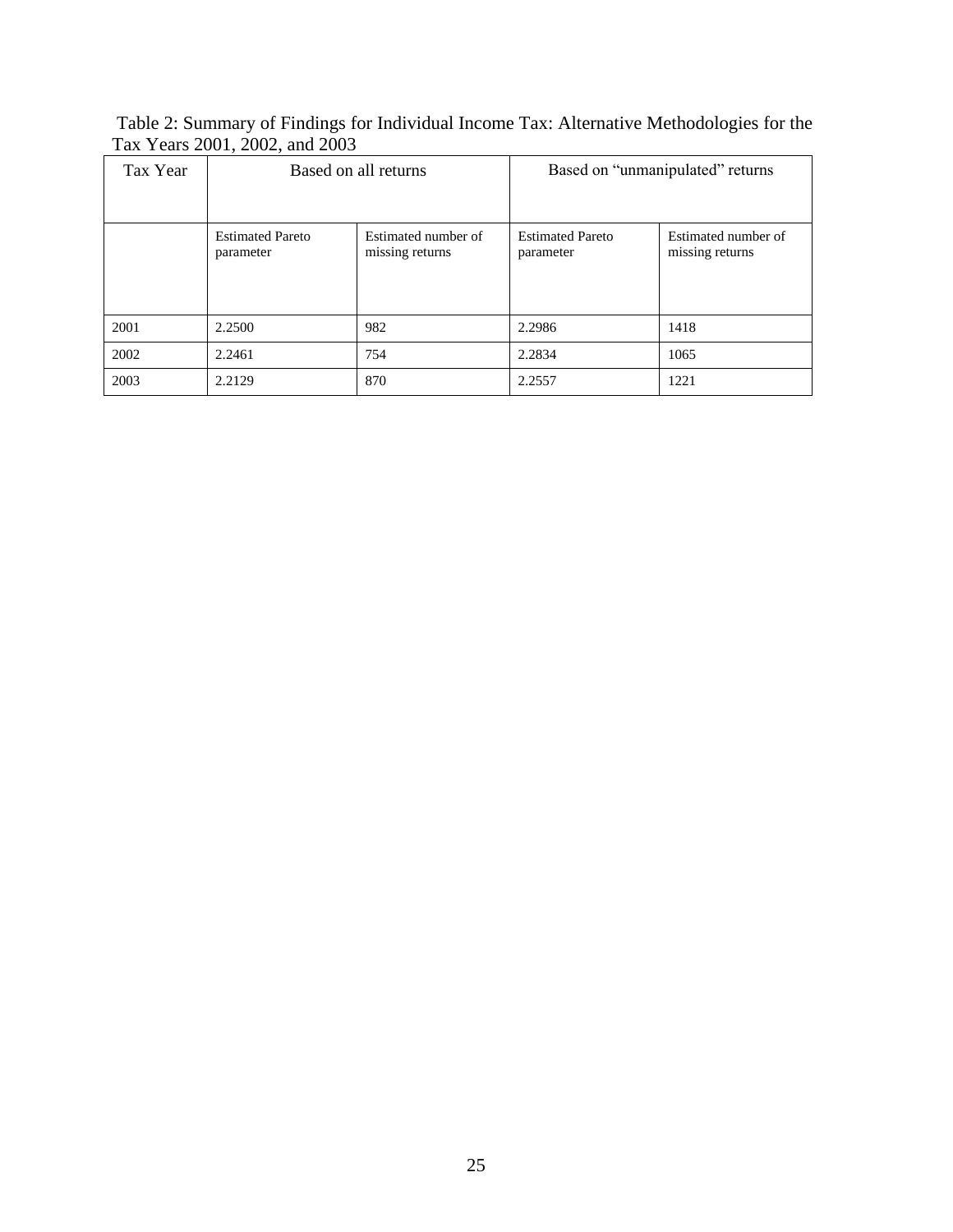Table 3. Analysis of Corporate Response to the Table 3 Panel A. Descriptive Statistics

| <b>Variable</b> | Obs   | Mean S.D. P25 Mdn P75    |                                    |              |      |
|-----------------|-------|--------------------------|------------------------------------|--------------|------|
| <b>TIDiff</b>   |       | 59671  0.01  0.05  -0.01 |                                    |              | 0.01 |
| Treatment       |       | 59671 0.07 0.25 0        |                                    | $\mathbf{0}$ |      |
| UnemDiff        | 59671 |                          | $0.1$ $0.36$ $-0.26$ $0.13$ $0.32$ |              |      |
| UnemDiffSq      | 59671 |                          | $0.14$ $0.19$ $0.04$ $0.08$ $0.16$ |              |      |

Panel B. Regression Results

| Dependent Variable: TIDiff    |                                |                                |  |  |
|-------------------------------|--------------------------------|--------------------------------|--|--|
| <b>Independent Variables</b>  | Coefficient<br>$(t-statistic)$ | Coefficient<br>$(t-statistic)$ |  |  |
|                               | (1)                            | 2)                             |  |  |
| Treatment                     | $0.00298***$                   | $0.00592***$                   |  |  |
|                               | (18.41)                        | (6.46)                         |  |  |
| UnemDiff                      | $-0.00284***$                  | $-0.00997**$                   |  |  |
|                               | $(-20.73)$                     | $(-2.49)$                      |  |  |
| Unem $DiffSq$                 | $0.00224***$                   | 0.00830                        |  |  |
|                               | (9.23)                         | (1.56)                         |  |  |
| Constant                      | $-0.00011$                     | 0.00106                        |  |  |
|                               | $(-0.25)$                      | (1.60)                         |  |  |
| <b>Industry Fixed Effects</b> | Yes                            | Yes                            |  |  |
| <b>Quantile Regression</b>    | Yes                            | No                             |  |  |
| Observations                  | 59667                          | 59667                          |  |  |
| R-squared                     | 0.0048                         | 0.035                          |  |  |

Notes: The dependent variable, *TIDiff* , is the firm's estimated taxable income less the firm's estimated taxable income in the prior year, scaled by prior year's assets. *Treatment* is one if the firm was subject to disclosure in year t-1 but not in year t, and zero otherwise. *UnemDiff* is the average monthly unemployment rate, as defined by the OECD, in year i minus the average monthly unemployment rate in year t-1. *UnemDiffSq* is the squared value of UnemDiff. Industry Fixed Effects are defined by two-digit SIC codes. The t-statistics for the OLS regression (included in parentheses) are calculated using standard errors clustered by fiscal year end month, and year. Two-tailed significance is indicated by \*\*\*, \*\*, \* for the  $p<0.01$ , p<0.05 and p<0.1 levels, respectively.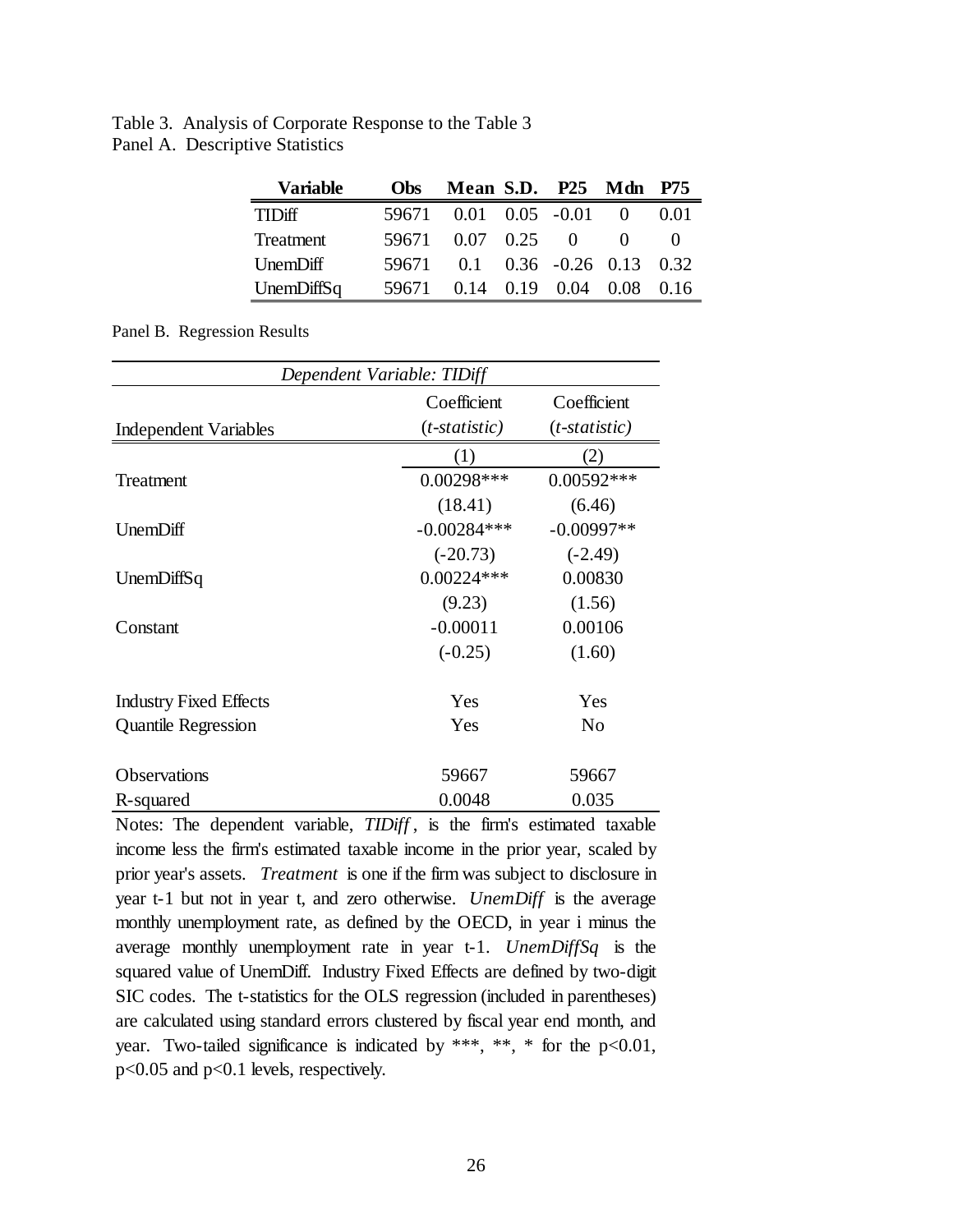Figure 1: Comparing the Actual to Fitted Distribution of Individual Taxable Income Using All Returns, Tax Year 2003



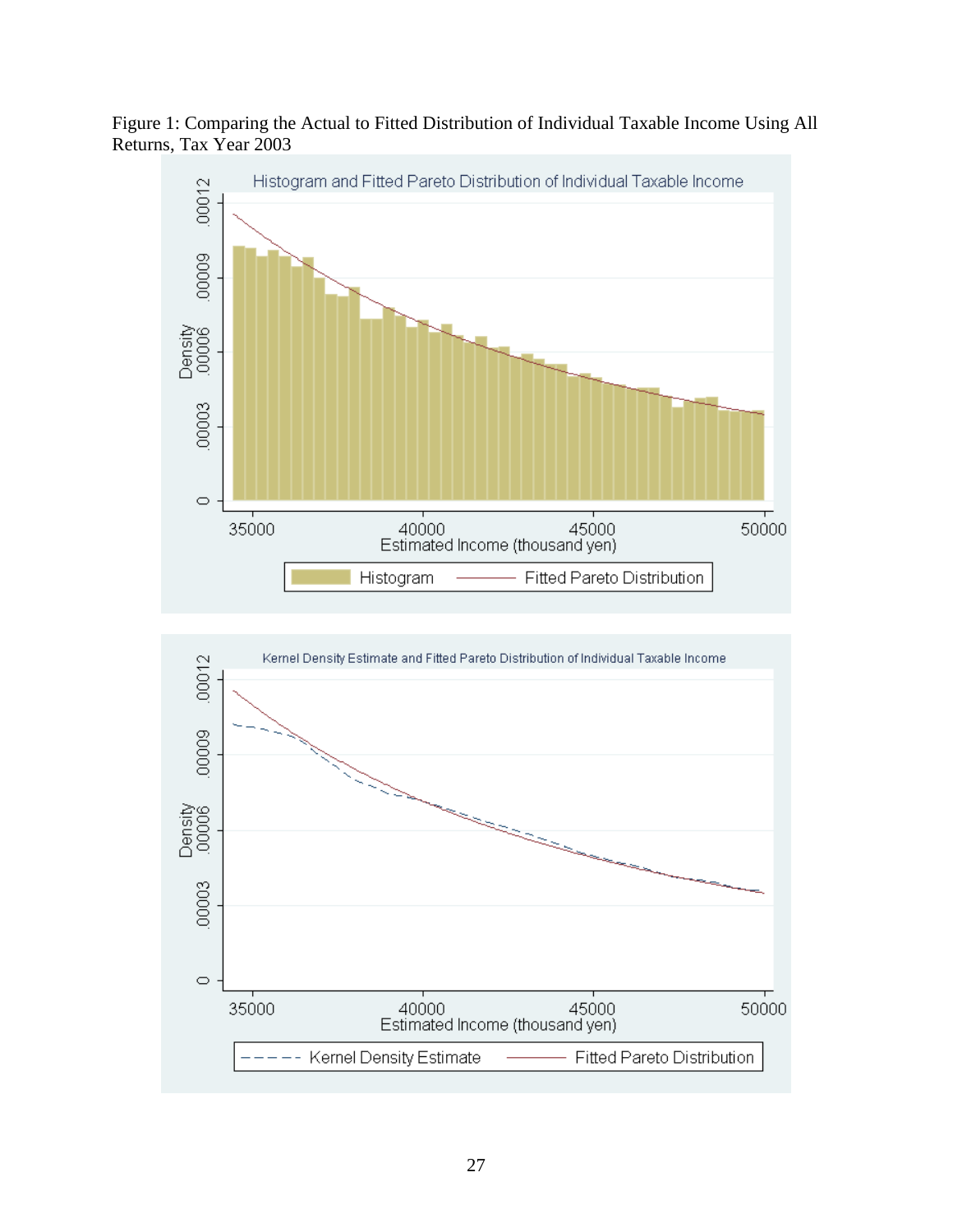Figure 2: Comparing the Actual and Fitted Distribution of Individual Taxable Income Using Only "Unmanipulated" Returns, Tax Year 2003



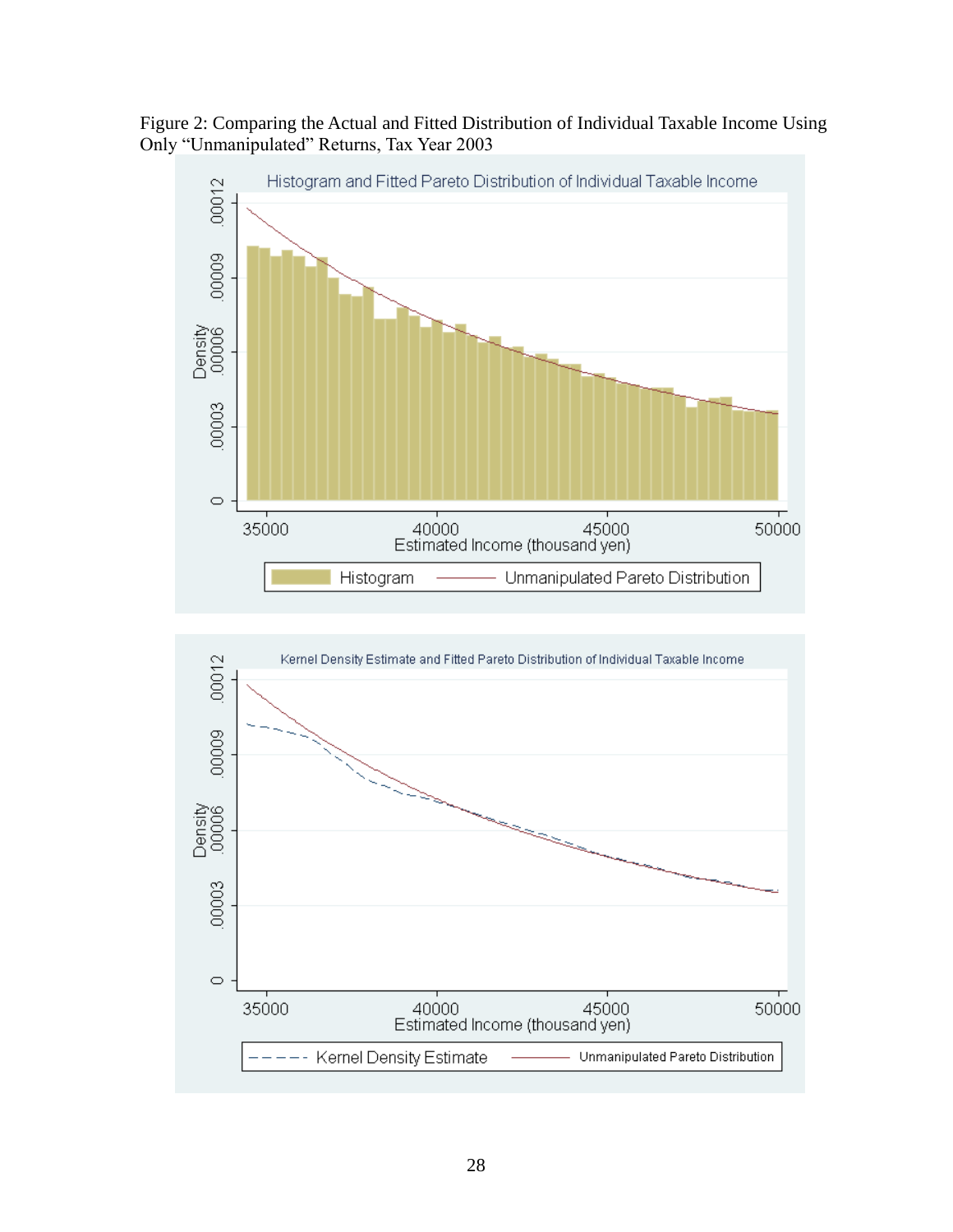



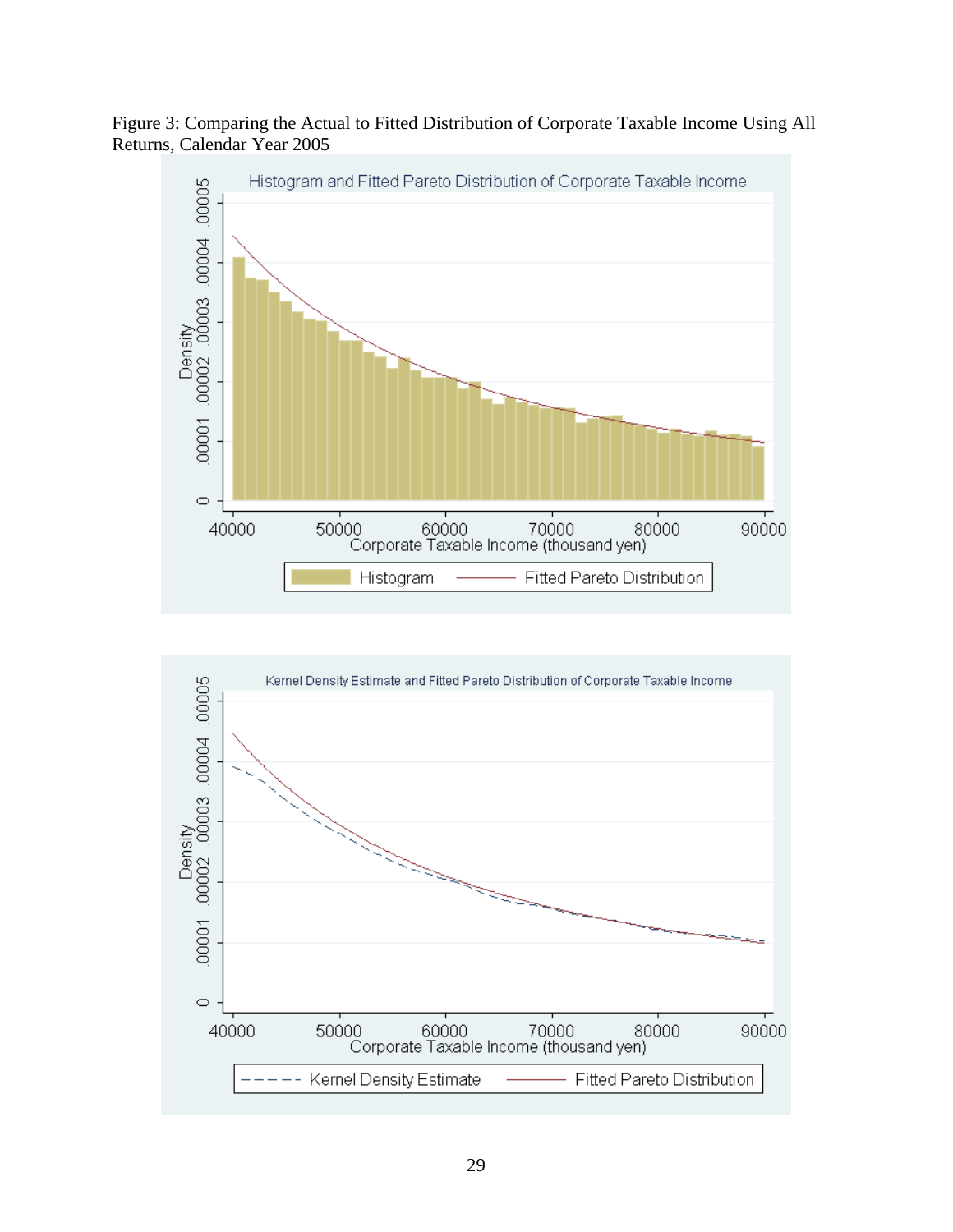Figure 4: Comparing the Actual to Counterfactual Distribution of Corporate Taxable Income Using Only "Unmanipulated" Returns, Calendar Year 2005



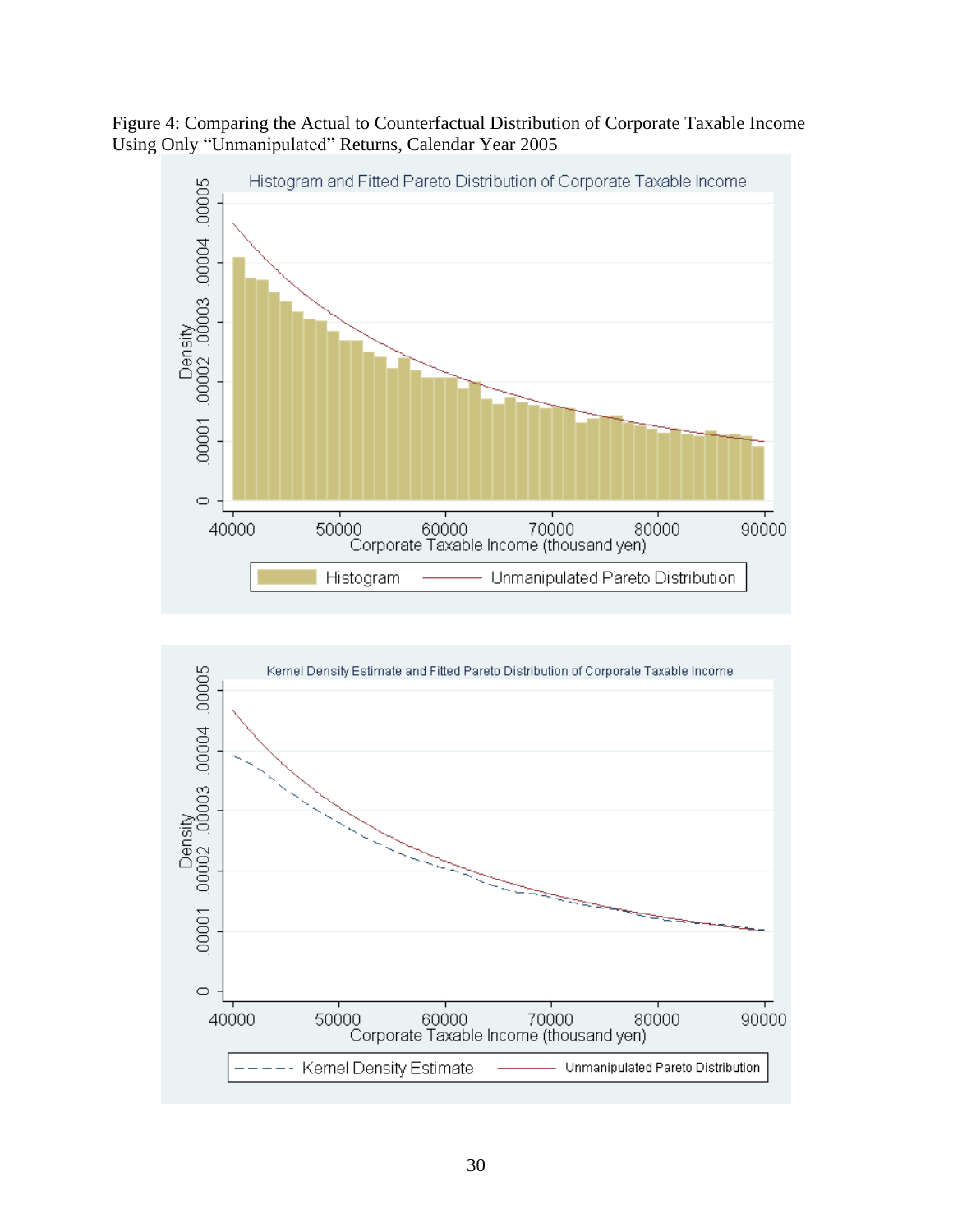

Figure 5. Mean and Median *TIDiff*, by Fiscal Year End, June, 1992 to February, 2010